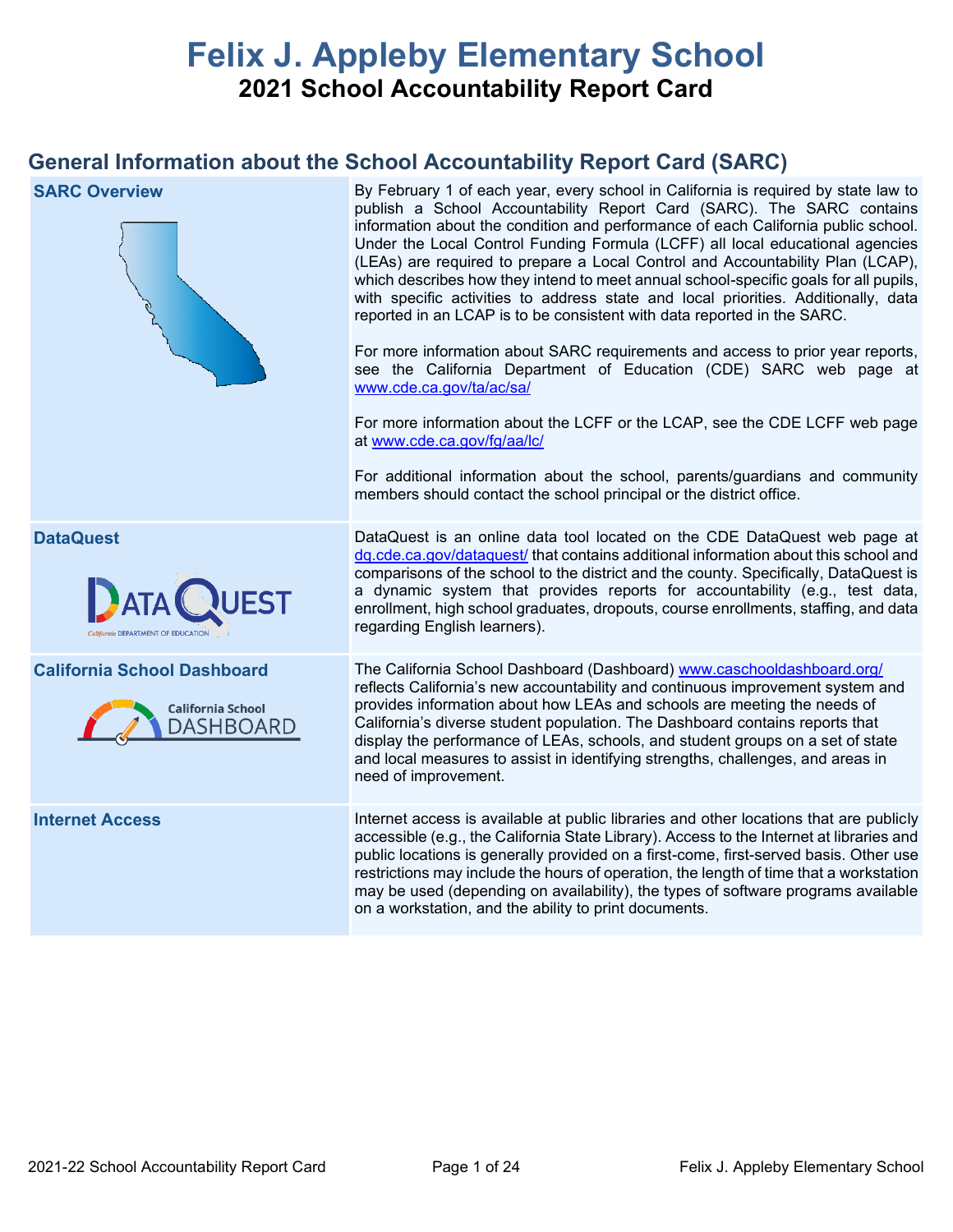## **2021-22 School Contact Information**

| <b>School Name</b>                                 | Felix J. Appleby Elementary School |  |  |  |
|----------------------------------------------------|------------------------------------|--|--|--|
| <b>Street</b>                                      | 10321 Vernon Ave                   |  |  |  |
| City, State, Zip                                   | <b>Blythe, CA 92225</b>            |  |  |  |
| <b>Phone Number</b>                                | (760) 922-7174                     |  |  |  |
| <b>Principal</b>                                   | Karina De La Peña                  |  |  |  |
| <b>Email Address</b>                               | kdelapena@pvusd.us                 |  |  |  |
| <b>School Website</b>                              | https://aes.pvusd.us/              |  |  |  |
| County-District-School (CDS) Code 33 67181 6032460 |                                    |  |  |  |

| <b>2021-22 District Contact Information</b> |                                    |  |  |  |
|---------------------------------------------|------------------------------------|--|--|--|
| <b>District Name</b>                        | Palo Verde Unified School District |  |  |  |
| <b>Phone Number</b>                         | (760) 922-4164                     |  |  |  |
| Superintendent                              | Tracie Kern                        |  |  |  |
| <b>Email Address</b>                        | tracie.kern@pvusd.us               |  |  |  |
| <b>District Website Address</b>             | https://www.pvusd.us/              |  |  |  |

### **2021-22 School Overview**

Felix J. Appleby Elementary School is committed to providing an education for all students to develop the essential academic skills necessary to become self-reliant lifelong learners. Our direction and focus is to have students appreciate the educational process and to understand that in order to be successful in life, there are expectations of each individual. We are strongly committed to the adoption and implementation of the California State Standards into our educational program. Through the alignment of effective curriculum and instruction, educational leadership, student accountability and parental involvement, students will develop the skills necessary to be prepared and successful in the pursuit of higher education or the increasingly competitive job market.

#### **District Mission Statement**

Our mission is to enrich, empower and enhance our students' lives through education.

#### **District Vision Statement**

Palo Verde Unified School District will constantly seek to improve its culture of academic excellence. We expect every student to read, write and calculate competently.

We expect every teacher to apply consistent standards, evaluate student performance accurately, and coach students with diligence and compassion.

We expect every parent, student and teacher to support the mutual quest for excellence.

Educational progress can never happen without truth as its foundation, and it is to the wonderful truth of student potential and the challenging truth of student performance that we are unalterably committed.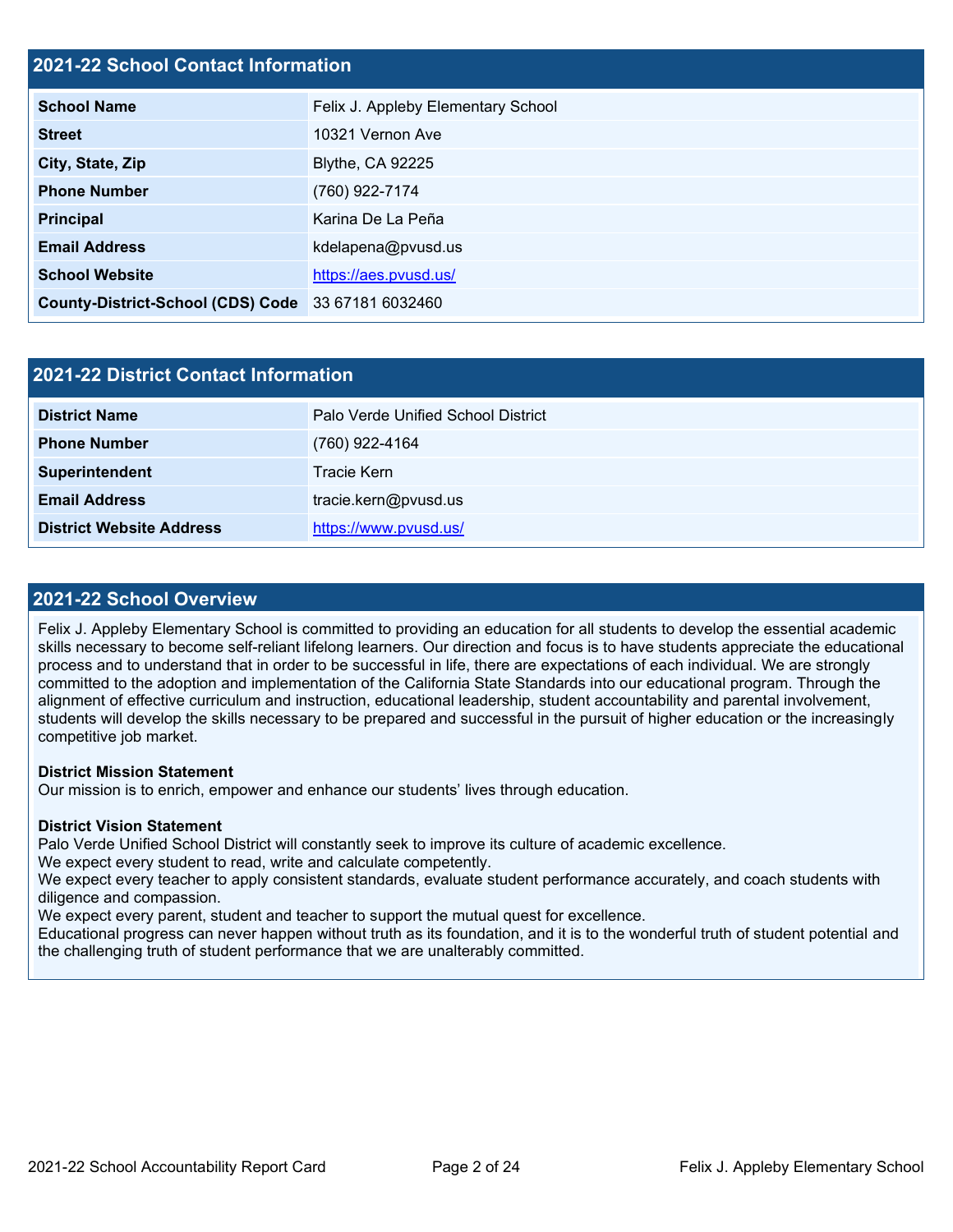## **About this School**

| 2020-21 Student Enrollment by Grade Level |                           |  |  |  |  |
|-------------------------------------------|---------------------------|--|--|--|--|
| <b>Grade Level</b>                        | <b>Number of Students</b> |  |  |  |  |
| Kindergarten                              | 74                        |  |  |  |  |
| Grade 1                                   | 69                        |  |  |  |  |
| Grade 2                                   | 69                        |  |  |  |  |
| Grade 3                                   | 72                        |  |  |  |  |
| Grade 4                                   | 76                        |  |  |  |  |
| Grade 5                                   | 84                        |  |  |  |  |
| Grade 6                                   | 58                        |  |  |  |  |
| Grade 7                                   | 67                        |  |  |  |  |
| Grade 8                                   | 68                        |  |  |  |  |
| <b>Total Enrollment</b>                   | 637                       |  |  |  |  |

# **2020-21 Student Enrollment by Student Group**

| <b>Student Group</b>                   | <b>Percent of Total Enrollment</b> |
|----------------------------------------|------------------------------------|
| Female                                 | 49.3                               |
| <b>Male</b>                            | 50.7                               |
| American Indian or Alaska Native       | 0.6                                |
| <b>Asian</b>                           | 0.6                                |
| <b>Black or African American</b>       | 8                                  |
| <b>Filipino</b>                        | 0.6                                |
| <b>Hispanic or Latino</b>              | 74.6                               |
| <b>Two or More Races</b>               | 1.1                                |
| <b>White</b>                           | 13.5                               |
| <b>English Learners</b>                | 11                                 |
| <b>Foster Youth</b>                    | 1.1                                |
| <b>Socioeconomically Disadvantaged</b> | 84.6                               |
| <b>Students with Disabilities</b>      | 14                                 |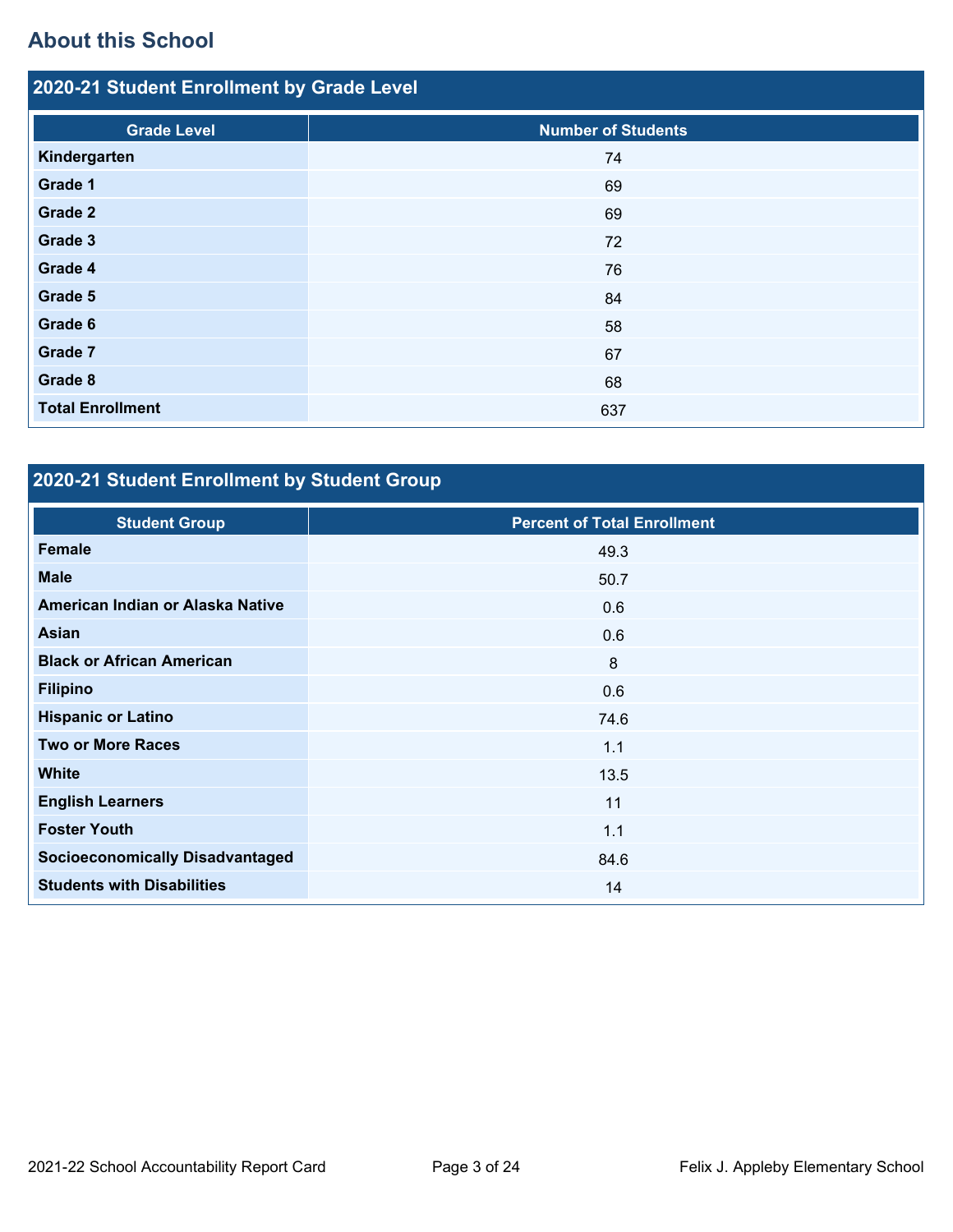## **A. Conditions of Learning State Priority: Basic**

The SARC provides the following information relevant to the State priority: Basic (Priority 1):

- Degree to which teachers are appropriately assigned and fully credentialed in the subject area and for the pupils they are teaching;
	- Pupils have access to standards-aligned instructional materials; and
- School facilities are maintained in good repair

Note: For more information refer to the Updated Teacher Equity Definitions web page at<https://www.cde.ca.gov/pd/ee/teacherequitydefinitions.asp>

## **2019-20 Teacher Preparation and Placement**

| <b>Authorization/Assignment</b>                                                                 | 2019-20 |
|-------------------------------------------------------------------------------------------------|---------|
| Fully (Preliminary or Clear) Credentialed for Subject and Student Placement (properly assigned) |         |
| <b>Intern Credential Holders Properly Assigned</b>                                              |         |
| Teachers Without Credentials and Misassignments ("ineffective" under ESSA)                      |         |
| Credentialed Teachers Assigned Out-of-Field ("out-of-field" under ESSA)                         |         |
| <b>Unknown</b>                                                                                  |         |
| <b>Total Teaching Positions</b>                                                                 |         |
|                                                                                                 |         |

Note: The data in this table is based on Full Time Equivalent (FTE) status. One FTE equals one staff member working full time; one FTE could also represent two staff members who each work 50 percent of full time. Additionally, an assignment is defined as a position that an educator is assigned to based on setting, subject, and grade level. An authorization is defined as the services that an educator is authorized to provide to students.

## **2019-20 Teachers Without Credentials and Misassignments (considered "ineffective" under ESSA)**

| <b>Authorization/Assignment</b>                              | 2019-20 |  |  |
|--------------------------------------------------------------|---------|--|--|
| <b>Permits and Waivers</b>                                   |         |  |  |
| <b>Misassignments</b>                                        |         |  |  |
| <b>Vacant Positions</b>                                      |         |  |  |
| <b>Total Teachers Without Credentials and Misassignments</b> |         |  |  |

## **2019-20 Credentialed Teachers Assigned Out-of-Field (considered "out-of-field" under ESSA)**

| <b>Indicator</b>                                       | 2019-20 |
|--------------------------------------------------------|---------|
| Credentialed Teachers Authorized on a Permit or Waiver |         |
| <b>Local Assignment Options</b>                        |         |
| <b>Total Out-of-Field Teachers</b>                     |         |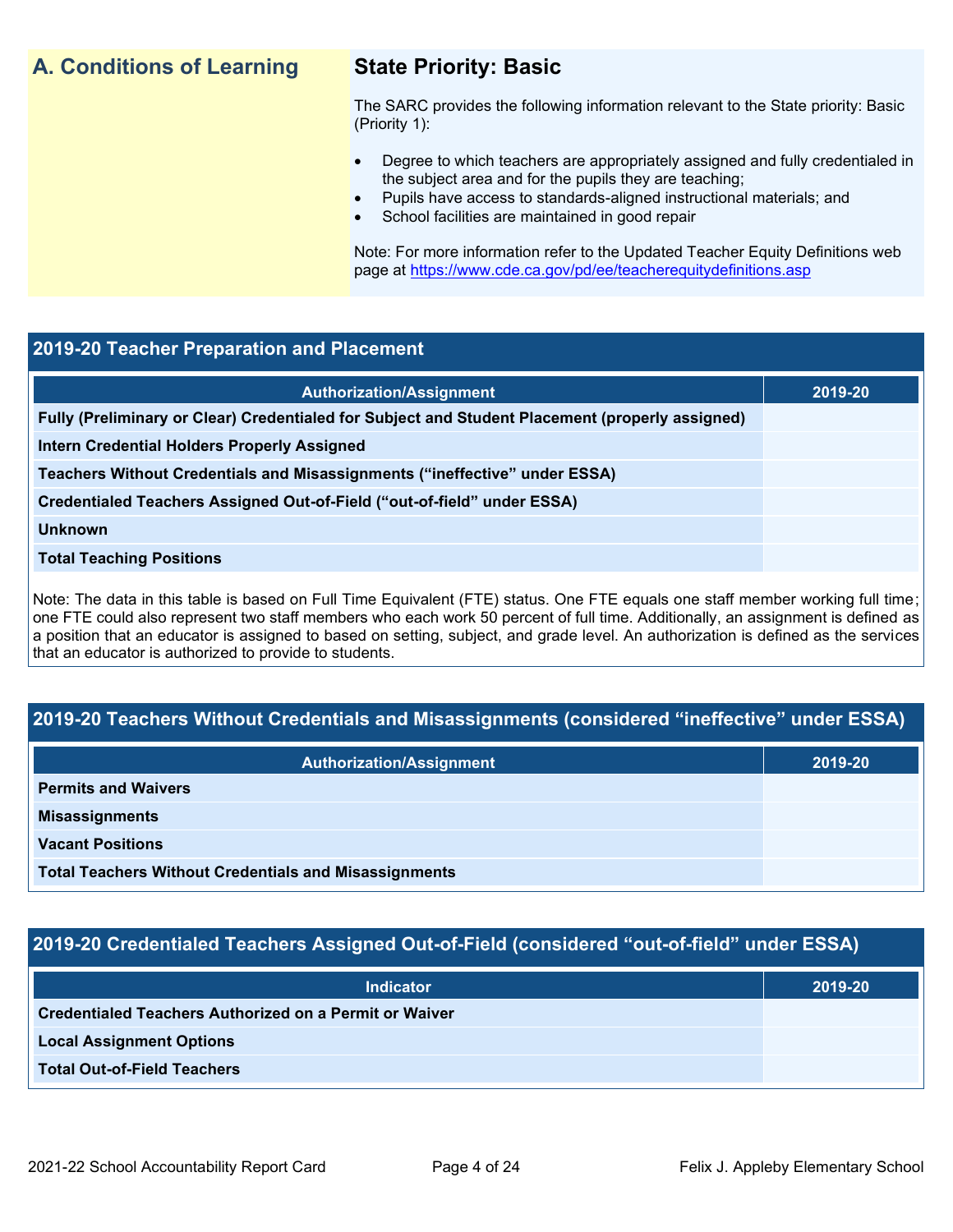## **2019-20 Class Assignments**

| <b>Indicator</b>                                                                                                                                    | 2019-20 |
|-----------------------------------------------------------------------------------------------------------------------------------------------------|---------|
| <b>Misassignments for English Learners</b><br>(a percentage of all the classes with English learners taught by teachers that are misassigned)       |         |
| No credential, permit or authorization to teach<br>(a percentage of all the classes taught by teachers with no record of an authorization to teach) |         |

## **2021-22 Quality, Currency, Availability of Textbooks and Other Instructional Materials**

All textbooks used in the core curriculum throughout the Palo Verde Unified School District are aligned to the California Curriculum Frameworks and Content Standards. Instructional materials for grades K-8 are selected from the state's most recent list of standards-based materials and adopted by the State Board of Education. Instructional materials for grades 9-12 are approved by the board of trustees. The district follows the State Board of Education's six-year adoption cycle for core content materials. District textbook review and adoption activities occur the year following the state's adoption. Site-level and district-level committees meet to select textbooks and instructional materials. Every student including English learners have access to their own textbooks and instructional material.

On September 7, 2021 the Palo Verde Unified School District Board of Trustees held a public hearing to certify the extent to which textbooks and instructional materials have been provided to students, including English learners, in the district. The board of trustees adopted a resolution which certifies, as required by Education Code Section 60119:

1. Each student in each school in the Palo Verde Unified School District has standards-aligned textbook(s) or instructional materials, or both, to use in class and to take home.

2. Sufficient textbooks and instructional materials were provided to each student, including English learners, that are aligned to the academic content standards and are consistent with the cycles and content of the Curriculum Frameworks in mathematics, science, history-social science, and English language arts, including the English-language development component of an adopted program.

3. Sufficient textbooks or instructional materials were provided to each pupil enrolled in foreign language or health classes. Sufficient laboratory science equipment was provided for science laboratory classes offered in grades 9-12, inclusive. The California Department of Education requires the most recent information to be provided regarding instructional materials; data collected and disclosed in this report regarding instructional materials was acquired September 7, 2021.

#### **Year and month in which the data were collected September 7, 2021**

| <b>Subject</b>                | Textbooks and Other Instructional Materials/year of<br><b>Adoption</b>                                                                                                                                                             | <b>From</b><br><b>Most</b><br><b>Recent</b><br><b>Adoption</b> | <b>Percent</b><br><b>Students</b><br><b>Lacking Own</b><br><b>Assigned</b><br><b>Copy</b> |
|-------------------------------|------------------------------------------------------------------------------------------------------------------------------------------------------------------------------------------------------------------------------------|----------------------------------------------------------------|-------------------------------------------------------------------------------------------|
| <b>Reading/Language Arts</b>  | Wonders (K-5); StudySync/McGraw-Hill (6-8)                                                                                                                                                                                         | Yes                                                            | 0.0                                                                                       |
| <b>Mathematics</b>            | EnVision, Pearson (K-5); Go Math!, Houghton Mifflin Harcourt<br>$(6-8)$                                                                                                                                                            | <b>Yes</b>                                                     | 0.0                                                                                       |
| <b>Science</b>                | California Science, Pearson (K-5)<br>Focus on Earth Science, CPO Science (6)<br>Focus on Life Science, CPO Science (7)<br>Focus on Physical Science, CPO Science (8)                                                               | <b>Yes</b>                                                     | 0.0 <sub>1</sub>                                                                          |
| <b>History-Social Science</b> | Houghton Mifflin (K-5)<br>Discovering Our Past: Ancient Civilization, Glencoe/McGraw-<br>Hill $(6)$<br>Medieval and Early Modern Times, Glencoe/McGraw-Hill (7)<br>The American Journey to World War I, Glencoe/McGraw-Hill<br>(8) | <b>Yes</b>                                                     | 0.0                                                                                       |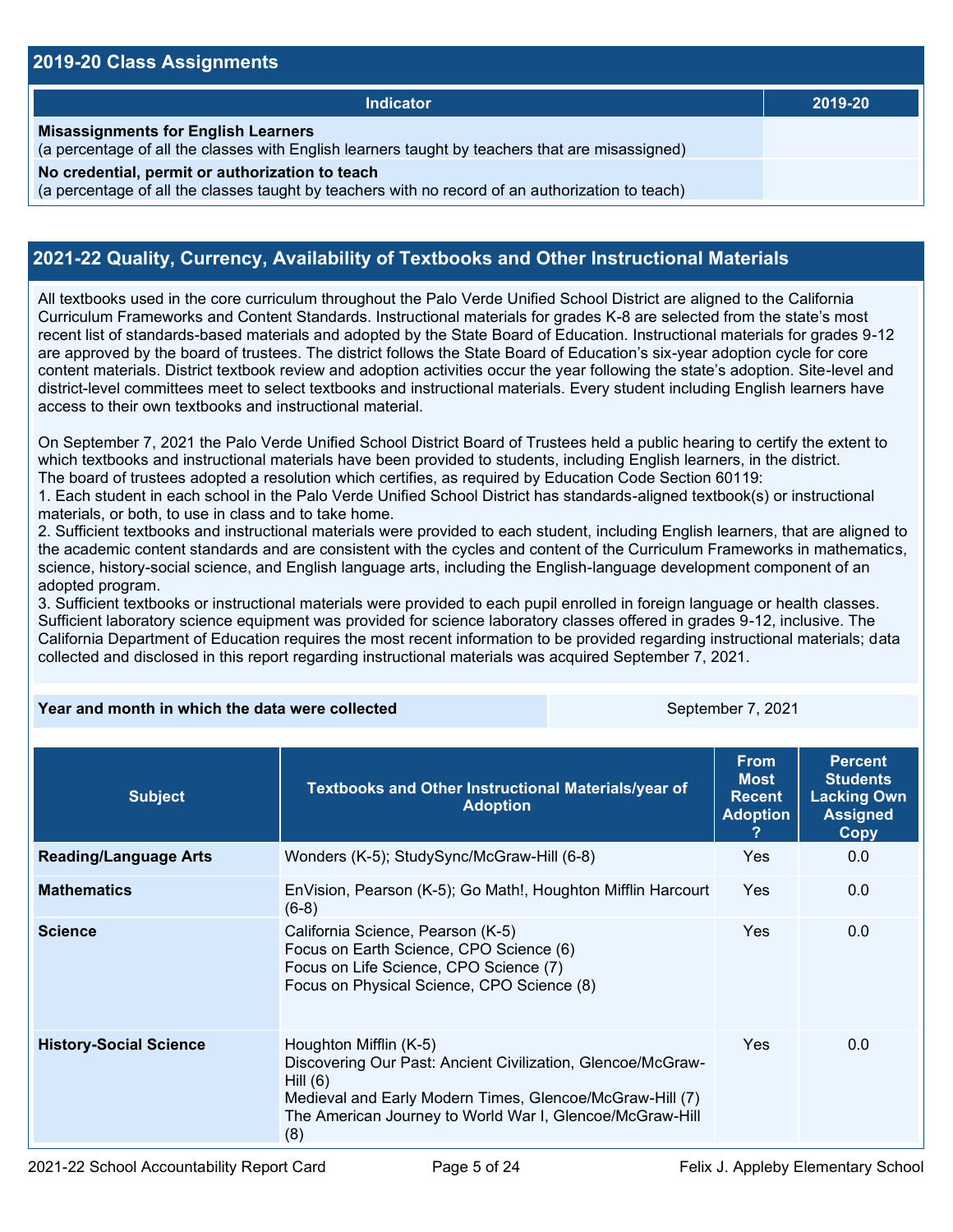| <b>Foreign Language</b>                                |  |
|--------------------------------------------------------|--|
| <b>Health</b>                                          |  |
| <b>Visual and Performing Arts</b>                      |  |
| <b>Science Laboratory Equipment</b><br>$(grades 9-12)$ |  |

## **School Facility Conditions and Planned Improvements**

Felix J. Appleby Elementary was built in 2009. The school has 37 classrooms, athletic fields, a library with computers, a computer lab, a multipurpose room, and 3 counselors' offices. Felix J. Appleby Elementary provides a safe, clean environment for learning through proper facilities maintenance and campus supervision. Ongoing maintenance and repairs ensure current facilities remain up-to-date and provide adequate space for students and staff.

Campus maintenance: The custodial staff and the district's facilities department work together to ensure playgrounds, classrooms, and campus grounds are well-maintained and kept safe and functioning for students, staff, and visitors. Two fulltime day custodian is assigned to Appleby and meet regularly with the principal to discuss school maintenance and safety issues. We also have a night custodian.

The day custodians are always available for emergency situations. Day custodian responsibilities include preparing and cleaning the cafeteria for breakfast and lunch, cleaning restrooms, keeping the school office clean, setting up furniture and equipment for school events or assemblies, and routine maintenance projects. Every morning before school begins, the day custodian inspects facilities for safety hazards or other conditions that need attention prior to students and staff entering school grounds. Any graffiti or signs of vandalism are removed prior to students arriving at school. Throughout the day, the custodian and noon supervisors survey the campus to ensure facilities remain safe and clean. During school hours, bathrooms are checked a minimum of three times as a proactive measure to keep facilities stocked, safe and sanitary. The day custodians are qualified and equipped to handle most minor repairs the school requires. Evening custodial support is provided by a team of one custodian under the supervision of the district's Facilities & Operations (F&O) department. Staff meetings regarding general maintenance instructions and concerns are held daily before custodians are dispatched to their respective sites for the evening cleaning. All F&O staff members are required to follow district-approved cleaning standards which are available for public review at the F&O department.

Appleby works closely with F&O for larger projects that may require third-party contractors, routine facilities-maintenance projects, special projects, and school inspections. Schools are required by state law to report the condition of their facilities.

F&O employs a work-order system to communicate its maintenance needs. Teachers and school staff relay safety issues and general maintenance needs directly to the school office staff who then complete a work order request form. The request form is submitted to F&O, which then determines whether site custodial staff or the maintenance staff will complete the project and how the project will be completed. Non-urgent requests are typically fulfilled within 24 hours. Emergency situations are regularly resolved in one hour or less by either site or district custodial staff, based upon the nature of the situation. All maintenance, custodial, groundskeeping personnel, and the principal carry handheld radios to facilitate efficient and effective communication for emergencies as well as day-to-day needs between F&O and school site administrators.

### **Year and month of the most recent FIT report** 12011 12/15/2021

| <b>System Inspected</b>                              | Rate<br>Good |              | Rate Rate<br><b>Fair Poor</b> | <b>Repair Needed and Action Taken or Planned</b>                                            |
|------------------------------------------------------|--------------|--------------|-------------------------------|---------------------------------------------------------------------------------------------|
| <b>Systems:</b><br>Gas Leaks, Mechanical/HVAC, Sewer | Х            |              |                               |                                                                                             |
| Interior:<br>Interior Surfaces                       |              | $\mathsf{X}$ |                               | undercharged extinguisher, dirty returned vent;<br>sagging ceiling tiles, dirty return vent |
| <b>Cleanliness:</b>                                  | х            |              |                               |                                                                                             |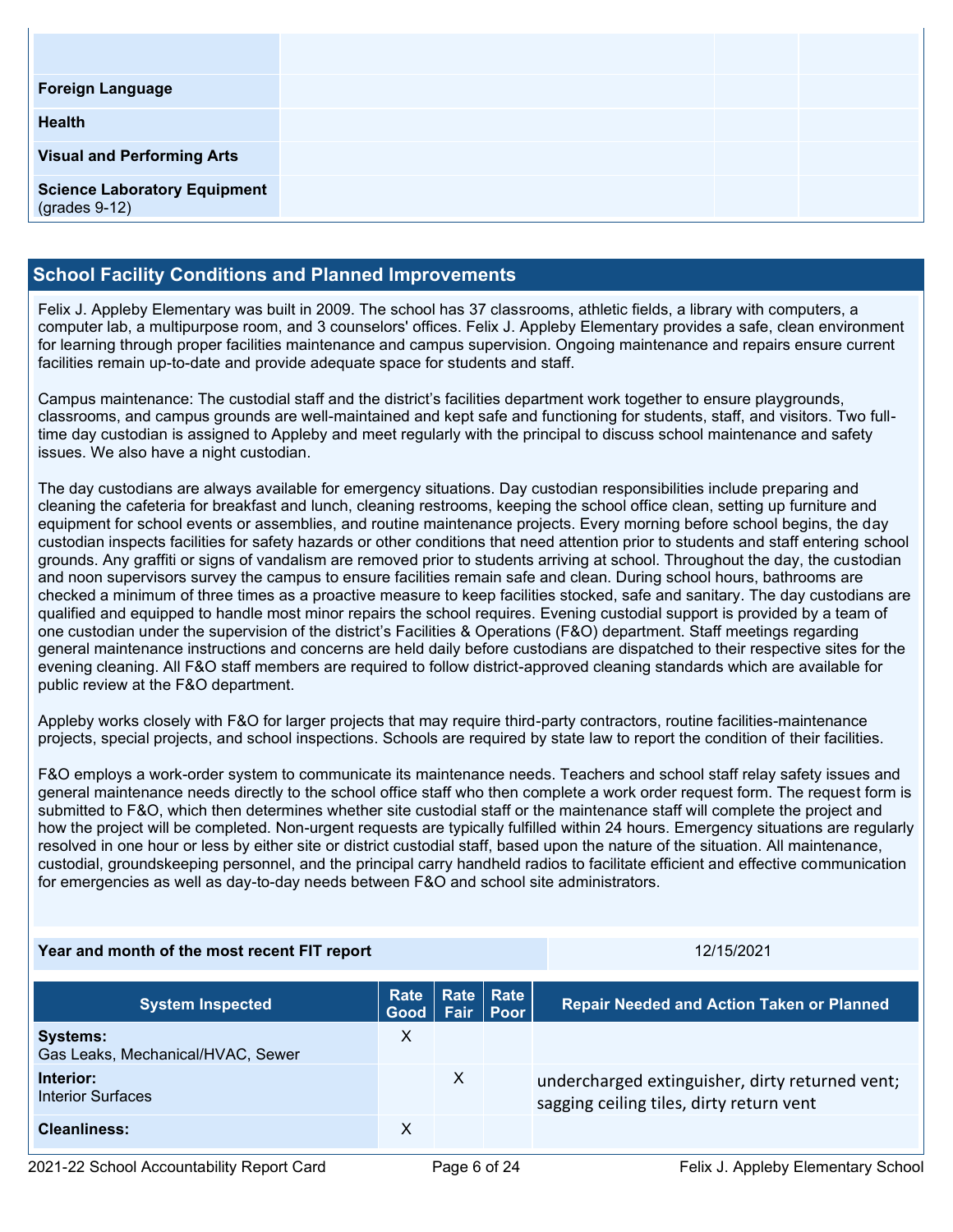| <b>School Facility Conditions and Planned Improvements</b>             |                           |  |                                         |  |  |
|------------------------------------------------------------------------|---------------------------|--|-----------------------------------------|--|--|
| Overall Cleanliness, Pest/Vermin Infestation                           |                           |  |                                         |  |  |
| <b>Electrical</b>                                                      | X                         |  | electrical cord without protector       |  |  |
| <b>Restrooms/Fountains:</b><br>Restrooms, Sinks/ Fountains             | $\times$                  |  |                                         |  |  |
| Safety:<br>Fire Safety, Hazardous Materials                            | X                         |  |                                         |  |  |
| Structural:<br>Structural Damage, Roofs                                | X                         |  |                                         |  |  |
| External:<br>Playground/School Grounds, Windows/<br>Doors/Gates/Fences | $\boldsymbol{\mathsf{X}}$ |  | Blacktop separating from rubber surface |  |  |

# **Overall Facility Rate**

| <b>Exemplary</b> | Good | Fair | Poor |
|------------------|------|------|------|
|                  | . .  |      |      |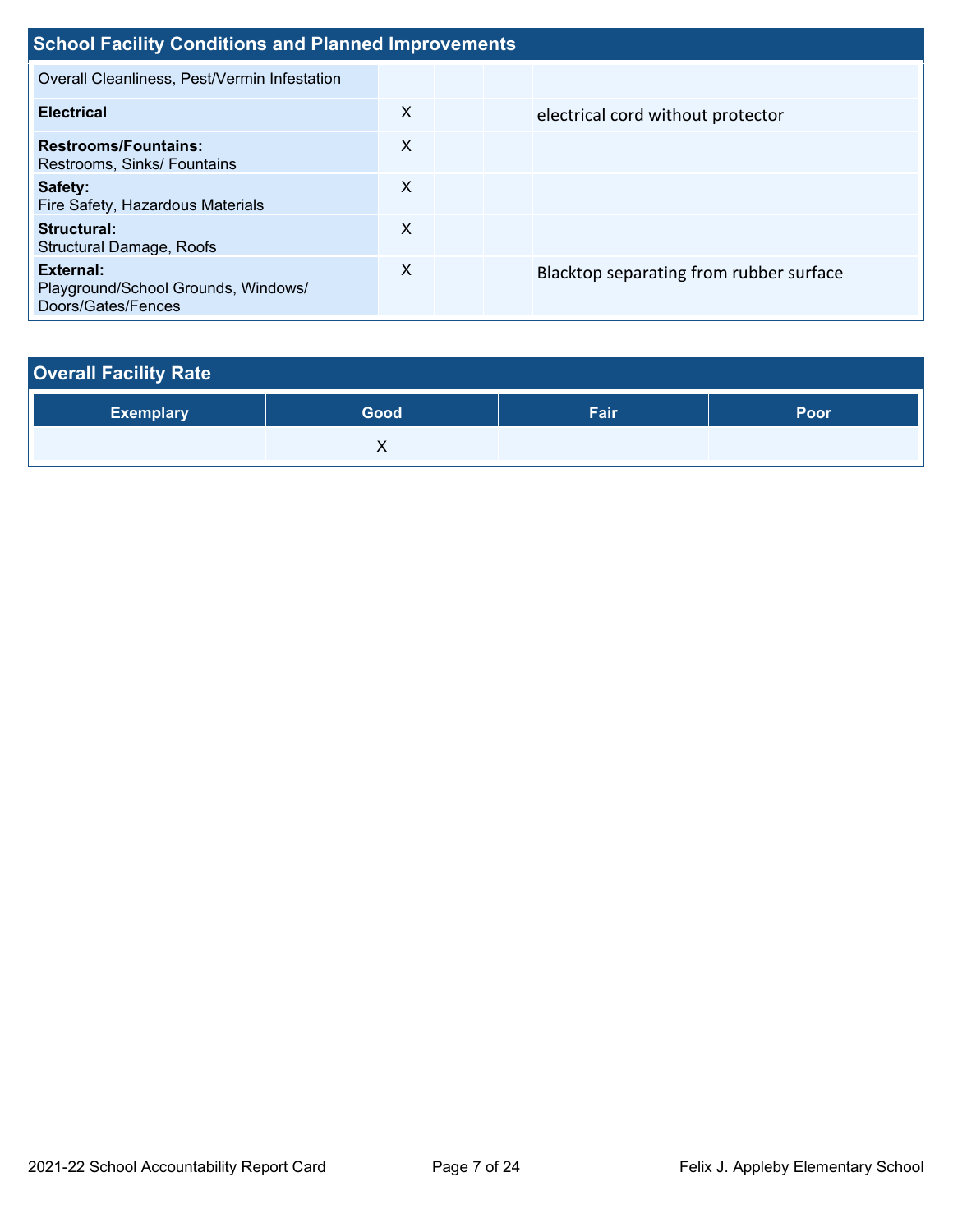## **B. Pupil Outcomes State Priority: Pupil Achievement**

The SARC provides the following information relevant to the State priority: Pupil Achievement (Priority 4):

#### **Statewide Assessments**

(i.e., California Assessment of Student Performance and Progress [CAASPP] System includes the Smarter Balanced Summative Assessments for students in the general education population and the California Alternate Assessments [CAAs] for English language arts/literacy [ELA] and mathematics given in grades three through eight and grade eleven. Only eligible students may participate in the administration of the CAAs. CAAs items are aligned with alternate achievement standards, which are linked with the Common Core State Standards [CCSS] for students with the most significant cognitive disabilities).

The CAASPP System encompasses the following assessments and student participation requirements:

- 1. **Smarter Balanced Summative Assessments and CAAs for ELA** in grades three through eight and grade eleven.
- 2. **Smarter Balanced Summative Assessments and CAAs for mathematics** in grades three through eight and grade eleven.
- 3. **California Science Test (CAST) and CAAs for Science** in grades five, eight, and once in high school (i.e., grade ten, eleven, or twelve).

#### **SARC Reporting in the 2020-2021 School Year Only**

Where the most viable option, LEAs were required to administer the statewide summative assessment in ELA and mathematics. Where a statewide summative assessment was not the most viable option for the LEA (or for one or more gradelevel[s] within the LEA) due to the pandemic, LEAs were allowed to report results from a different assessment that met the criteria established by the State Board of Education (SBE) on March 16, 2021. The assessments were required to be:

- Aligned with CA CCSS for ELA and mathematics;
- Available to students in grades 3 through 8, and grade 11; and
- Uniformly administered across a grade, grade span, school, or district to all eligible students.

#### **Options**

Note that the CAAs could only be administered in-person following health and safety requirements. If it was not viable for the LEA to administer the CAAs in person with health and safety guidelines in place, the LEA was directed to not administer the tests. There were no other assessment options available for the CAAs. Schools administered the Smarter Balanced Summative Assessments for ELA and mathematics, other assessments that meet the SBE criteria, or a combination of both, and they could only choose one of the following:

- Smarter Balanced ELA and mathematics summative assessments;
- Other assessments meeting the SBE criteria; or
- Combination of Smarter Balanced ELA and mathematics summative assessments and other assessments.

The percentage of students who have successfully completed courses that satisfy the requirements for entrance to the University of California and the California State University, or career technical education sequences or programs of study.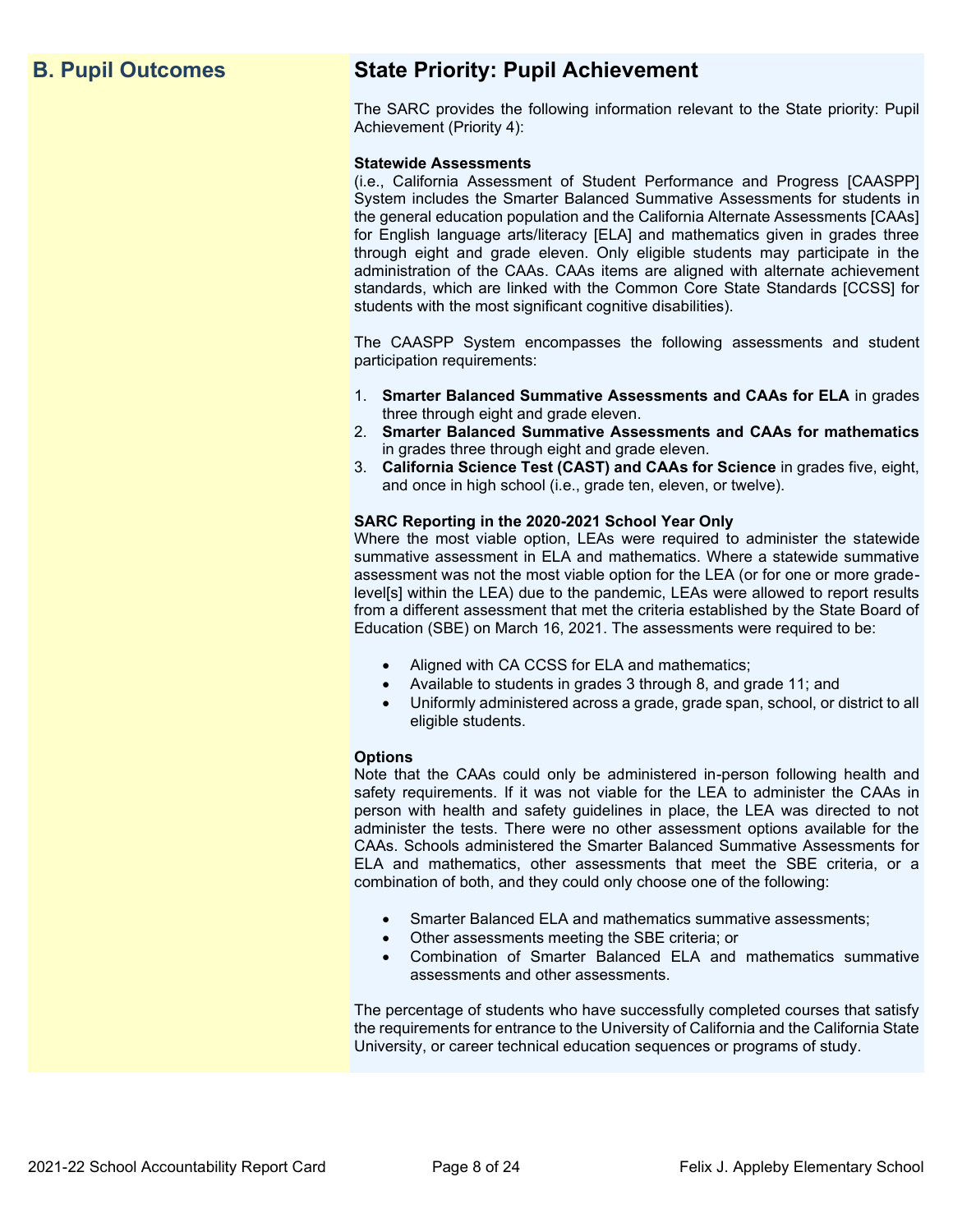## **Percentage of Students Meeting or Exceeding the State Standard on CAASPP**

This table displays CAASPP test results in ELA and mathematics for all students grades three through eight and grade eleven taking and completing a state-administered assessment.

The 2019-2020 data cells with N/A values indicate that the 2019-2020 data are not available due to the COVID-19 pandemic and resulting summative test suspension. The Executive Order N-30-20 was issued which waived the assessment, accountability, and reporting requirements for the 2019-2020 school year.

The 2020-2021 data cells have N/A values because these data are not comparable to other year data due to the COVID-19 pandemic during the 2020-2021 school year. Where the CAASPP assessments in ELA and/or mathematics is not the most viable option, the LEAs were allowed to administer local assessments. Therefore, the 2020-2021 data between school years for the school, district, state are not an accurate comparison. As such, it is inappropriate to compare results of the 2020-2021 school year to other school years.

| Subject                                                              | <b>School</b><br>2019-20 | <b>School</b><br>2020-21 | <b>District</b><br>2019-20 | <b>District</b><br>2020-21 | <b>State</b><br>2019-20 | <b>State</b><br>2020-21 |
|----------------------------------------------------------------------|--------------------------|--------------------------|----------------------------|----------------------------|-------------------------|-------------------------|
| <b>English Language Arts/Literacy</b><br>$\left($ grades 3-8 and 11) | N/A                      | N/A                      | N/A                        | N/A                        | N/A                     | N/A                     |
| <b>Mathematics</b><br>$(grades 3-8 and 11)$                          | N/A                      | N/A                      | N/A                        | N/A                        | N/A                     | N/A                     |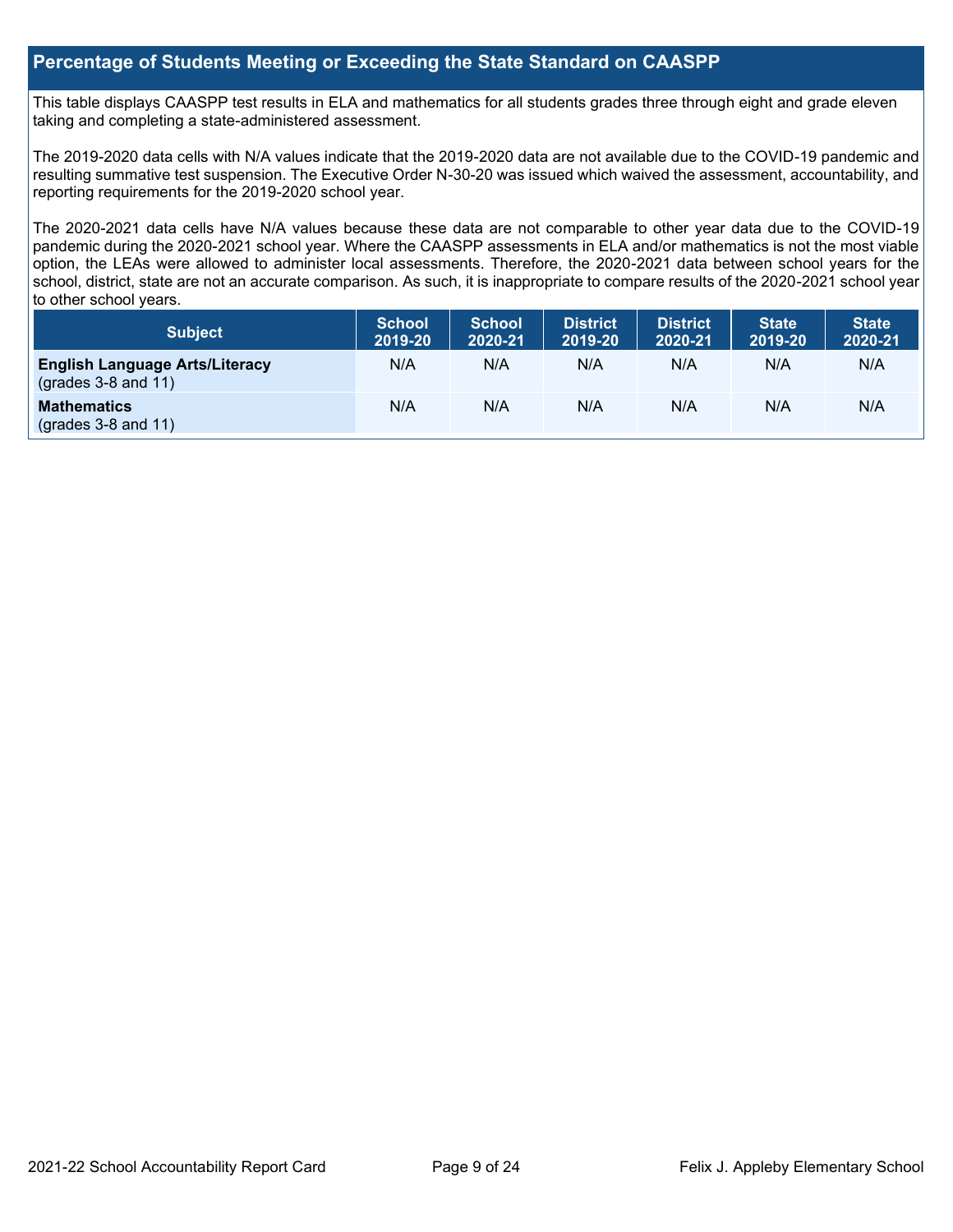## **2020-21 CAASPP Test Results in ELA by Student Group**

This table displays CAASPP test results in ELA by student group for students grades three through eight and grade eleven taking and completing a state-administered assessment. The CDE will populate this table for schools in cases where the school administered the CAASPP assessment. In cases where the school administered a local assessment instead of CAASPP, the CDE will populate this table with "NT" values, meaning this school did not test students using the CAASPP. See the local assessment(s) table for more information.

| <b>CAASPP</b><br><b>Student Groups</b>               | <b>CAASPP</b><br><b>Total</b><br><b>Enrollment</b> | <b>CAASPP</b><br><b>Number</b><br><b>Tested</b> | <b>CAASPP</b><br><b>Percent</b><br><b>Tested</b> | <b>CAASPP</b><br><b>Percent</b><br><b>Not Tested</b> | <b>CAASPP</b><br><b>Percent</b><br><b>Met or</b><br><b>Exceeded</b> |
|------------------------------------------------------|----------------------------------------------------|-------------------------------------------------|--------------------------------------------------|------------------------------------------------------|---------------------------------------------------------------------|
| <b>All Students</b>                                  | 433                                                | <b>NT</b>                                       | <b>NT</b>                                        | <b>NT</b>                                            | <b>NT</b>                                                           |
| <b>Female</b>                                        | 207                                                | <b>NT</b>                                       | <b>NT</b>                                        | <b>NT</b>                                            | <b>NT</b>                                                           |
| <b>Male</b>                                          | 226                                                | <b>NT</b>                                       | <b>NT</b>                                        | <b>NT</b>                                            | <b>NT</b>                                                           |
| American Indian or Alaska Native                     | $- -$                                              | <b>NT</b>                                       | <b>NT</b>                                        | <b>NT</b>                                            | <b>NT</b>                                                           |
| <b>Asian</b>                                         |                                                    | <b>NT</b>                                       | <b>NT</b>                                        | <b>NT</b>                                            | <b>NT</b>                                                           |
| <b>Black or African American</b>                     | 44                                                 | <b>NT</b>                                       | <b>NT</b>                                        | <b>NT</b>                                            | <b>NT</b>                                                           |
| <b>Filipino</b>                                      | $\overline{\phantom{a}}$                           | <b>NT</b>                                       | <b>NT</b>                                        | <b>NT</b>                                            | <b>NT</b>                                                           |
| <b>Hispanic or Latino</b>                            | 323                                                | <b>NT</b>                                       | <b>NT</b>                                        | <b>NT</b>                                            | <b>NT</b>                                                           |
| Native Hawaiian or Pacific Islander                  | $\mathbf 0$                                        | $\mathbf 0$                                     | $\mathbf 0$                                      | $\mathbf 0$                                          | $\mathbf 0$                                                         |
| <b>Two or More Races</b>                             | --                                                 | <b>NT</b>                                       | <b>NT</b>                                        | <b>NT</b>                                            | <b>NT</b>                                                           |
| <b>White</b>                                         | 49                                                 | <b>NT</b>                                       | <b>NT</b>                                        | <b>NT</b>                                            | <b>NT</b>                                                           |
| <b>English Learners</b>                              | 53                                                 | <b>NT</b>                                       | <b>NT</b>                                        | <b>NT</b>                                            | <b>NT</b>                                                           |
| <b>Foster Youth</b>                                  | $\overline{\phantom{a}}$                           | <b>NT</b>                                       | <b>NT</b>                                        | <b>NT</b>                                            | <b>NT</b>                                                           |
| <b>Homeless</b>                                      | $\Omega$                                           | $\pmb{0}$                                       | $\mathbf 0$                                      | $\mathbf 0$                                          | 0                                                                   |
| <b>Military</b>                                      | $\mathbf 0$                                        | $\pmb{0}$                                       | 0                                                | $\mathbf 0$                                          | 0                                                                   |
| <b>Socioeconomically Disadvantaged</b>               | 365                                                | <b>NT</b>                                       | <b>NT</b>                                        | <b>NT</b>                                            | <b>NT</b>                                                           |
| <b>Students Receiving Migrant Education Services</b> | $-$                                                | <b>NT</b>                                       | <b>NT</b>                                        | <b>NT</b>                                            | NT                                                                  |
| <b>Students with Disabilities</b>                    | 68                                                 | <b>NT</b>                                       | <b>NT</b>                                        | <b>NT</b>                                            | <b>NT</b>                                                           |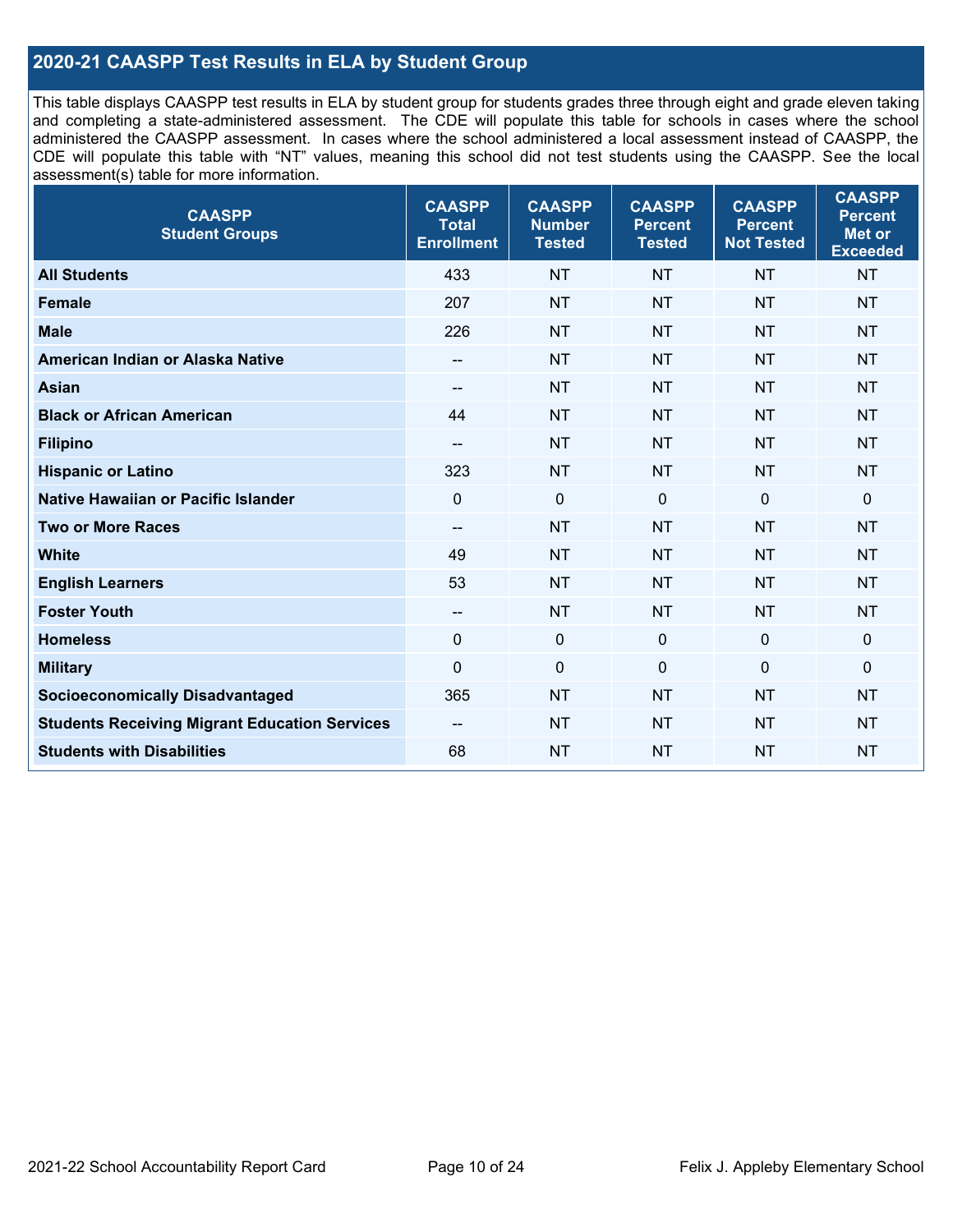## **2020-21 CAASPP Test Results in Math by Student Group**

This table displays CAASPP test results in Math by student group for students grades three through eight and grade eleven taking and completing a state-administered assessment. The CDE will populate this table for schools in cases where the school administered the CAASPP assessment. In cases where the school administered a local assessment instead of CAASPP, the CDE will populate this table with "NT" values, meaning this school did not test students using the CAASPP. See the local assessment(s) table for more information.

| <b>CAASPP</b><br><b>Student Groups</b>               | <b>CAASPP</b><br><b>Total</b><br><b>Enrollment</b> | <b>CAASPP</b><br><b>Number</b><br><b>Tested</b> | <b>CAASPP</b><br><b>Percent</b><br><b>Tested</b> | <b>CAASPP</b><br><b>Percent</b><br><b>Not Tested</b> | <b>CAASPP</b><br><b>Percent</b><br><b>Met or</b><br><b>Exceeded</b> |
|------------------------------------------------------|----------------------------------------------------|-------------------------------------------------|--------------------------------------------------|------------------------------------------------------|---------------------------------------------------------------------|
| <b>All Students</b>                                  | 433                                                | <b>NT</b>                                       | <b>NT</b>                                        | <b>NT</b>                                            | <b>NT</b>                                                           |
| <b>Female</b>                                        | 207                                                | <b>NT</b>                                       | <b>NT</b>                                        | <b>NT</b>                                            | <b>NT</b>                                                           |
| <b>Male</b>                                          | 226                                                | <b>NT</b>                                       | <b>NT</b>                                        | <b>NT</b>                                            | <b>NT</b>                                                           |
| American Indian or Alaska Native                     | --                                                 | <b>NT</b>                                       | <b>NT</b>                                        | <b>NT</b>                                            | <b>NT</b>                                                           |
| <b>Asian</b>                                         | --                                                 | <b>NT</b>                                       | <b>NT</b>                                        | <b>NT</b>                                            | <b>NT</b>                                                           |
| <b>Black or African American</b>                     | 44                                                 | <b>NT</b>                                       | <b>NT</b>                                        | <b>NT</b>                                            | <b>NT</b>                                                           |
| <b>Filipino</b>                                      | $-$                                                | <b>NT</b>                                       | <b>NT</b>                                        | <b>NT</b>                                            | <b>NT</b>                                                           |
| <b>Hispanic or Latino</b>                            | 323                                                | <b>NT</b>                                       | <b>NT</b>                                        | <b>NT</b>                                            | <b>NT</b>                                                           |
| Native Hawaiian or Pacific Islander                  | $\mathbf 0$                                        | $\mathbf 0$                                     | $\mathbf 0$                                      | $\mathbf 0$                                          | $\mathbf 0$                                                         |
| <b>Two or More Races</b>                             | $-$                                                | <b>NT</b>                                       | <b>NT</b>                                        | <b>NT</b>                                            | <b>NT</b>                                                           |
| <b>White</b>                                         | 49                                                 | <b>NT</b>                                       | <b>NT</b>                                        | <b>NT</b>                                            | <b>NT</b>                                                           |
| <b>English Learners</b>                              | 53                                                 | <b>NT</b>                                       | <b>NT</b>                                        | <b>NT</b>                                            | <b>NT</b>                                                           |
| <b>Foster Youth</b>                                  | $\overline{\phantom{a}}$                           | <b>NT</b>                                       | <b>NT</b>                                        | <b>NT</b>                                            | <b>NT</b>                                                           |
| <b>Homeless</b>                                      | $\mathbf 0$                                        | $\mathbf 0$                                     | $\mathbf 0$                                      | $\mathbf 0$                                          | $\mathbf 0$                                                         |
| <b>Military</b>                                      | $\mathbf 0$                                        | $\pmb{0}$                                       | $\mathbf 0$                                      | $\mathbf 0$                                          | $\mathbf 0$                                                         |
| <b>Socioeconomically Disadvantaged</b>               | 365                                                | <b>NT</b>                                       | <b>NT</b>                                        | <b>NT</b>                                            | <b>NT</b>                                                           |
| <b>Students Receiving Migrant Education Services</b> | $- -$                                              | <b>NT</b>                                       | <b>NT</b>                                        | <b>NT</b>                                            | <b>NT</b>                                                           |
| <b>Students with Disabilities</b>                    | 68                                                 | <b>NT</b>                                       | <b>NT</b>                                        | <b>NT</b>                                            | <b>NT</b>                                                           |

## **2020-21 Local Assessment Test Results in ELA by Student Group**

This table displays Local Assessment test results in ELA by student group for students grades three through eight and grade eleven. LEAs/schools will populate this table for schools in cases where the school administered a local assessment. In cases where the school administered the CAASPP assessment, LEAs/schools will populate this table with "N/A" values in all cells, meaning this table is Not Applicable for this school.

| <b>All Students</b>              | 426            | 363 | 85.21 | 14.79 | 22.59 |
|----------------------------------|----------------|-----|-------|-------|-------|
| Female                           | 203            | 175 | 86.21 | 13.79 | 20.57 |
| <b>Male</b>                      | 223            | 188 | 84.30 | 15.70 | 24.47 |
| American Indian or Alaska Native | $\overline{2}$ | N/A | N/A   | N/A   | N/A   |
| <b>Asian</b>                     | 5              | N/A | N/A   | N/A   | N/A   |
| <b>Black or African American</b> | 43             | 27  | 62.79 | 37.21 | 22.22 |
| <b>Filipino</b>                  |                | N/A | N/A   | N/A   | N/A   |
| <b>Hispanic or Latino</b>        | 319            | 257 | 80.56 | 19.44 | 19.46 |

2021-22 School Accountability Report Card **Page 11 of 24** Felix J. Appleby Elementary School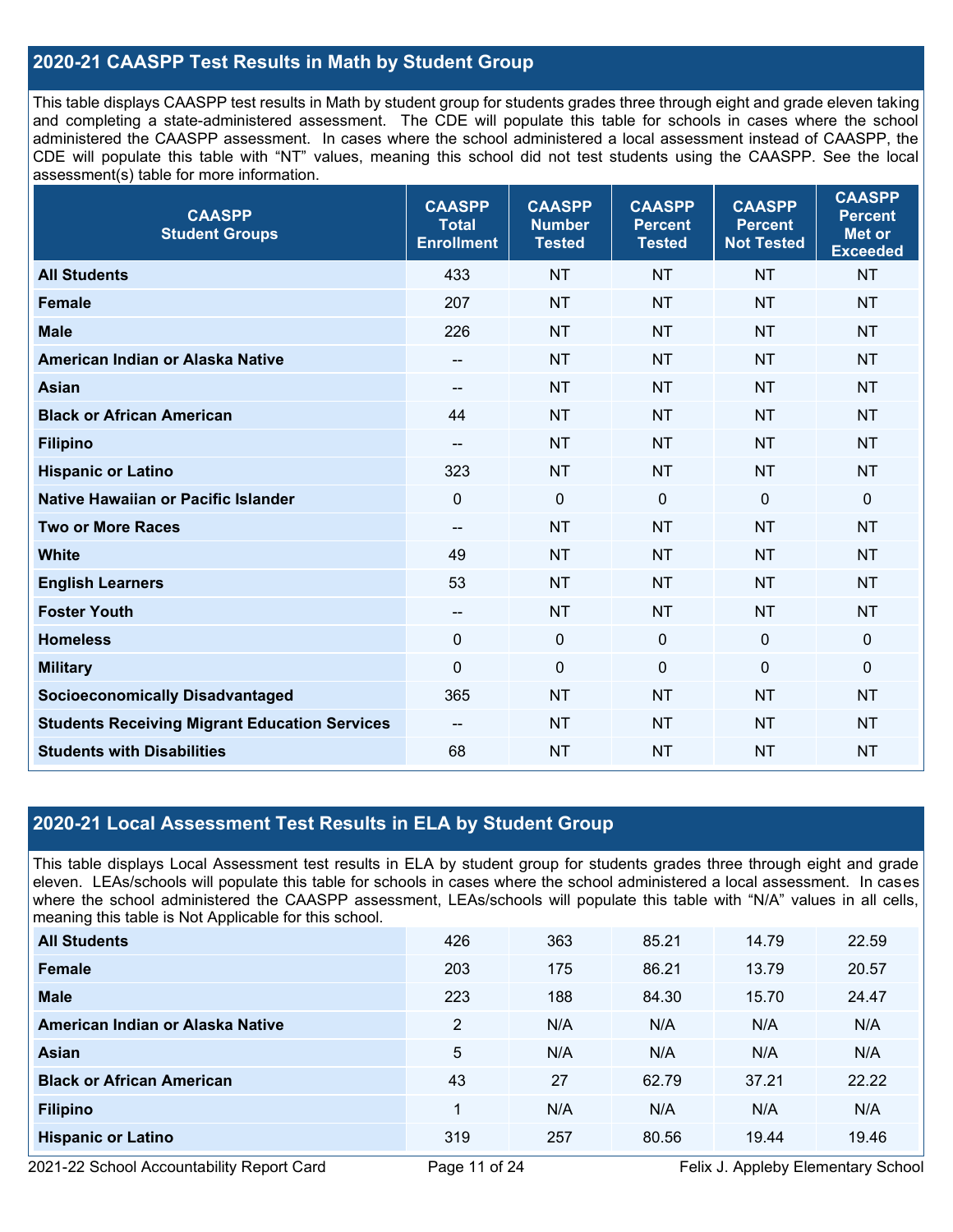| Native Hawaiian or Pacific Islander                                                        | 0        | N/A | N/A   | N/A   | N/A   |
|--------------------------------------------------------------------------------------------|----------|-----|-------|-------|-------|
| <b>Two or More Races</b>                                                                   | 6        | N/A | N/A   | N/A   | N/A   |
| <b>White</b>                                                                               | 48       | 35  | 72.92 | 27.08 | 34.29 |
| <b>English Learners</b>                                                                    | 51       | 43  | 84.31 | 15.69 | 06.98 |
| <b>Foster Youth</b>                                                                        | 7        | N/A | N/A   | N/A   | N/A   |
| <b>Homeless</b>                                                                            | $\Omega$ | N/A | N/A   | N/A   | N/A   |
| <b>Military</b>                                                                            | $\Omega$ | N/A | N/A   | N/A   | N/A   |
| <b>Socioeconomically Disadvantaged</b>                                                     | 416      | 355 | 85.34 | 14.66 | 22.54 |
| <b>Students Receiving Migrant Education Services</b>                                       | 4        | N/A | N/A   | N/A   | N/A   |
| <b>Students with Disabilities</b>                                                          | 73       | 62  | 84.93 | 15.07 | 16.13 |
| *At or above the grade-level standard in the context of the local assessment administered. |          |     |       |       |       |

## **2020-21 Local Assessment Test Results in Math by Student Group**

This table displays Local Assessment test results in Math by student group for students grades three through eight and grade eleven. LEAs/schools will populate this table for schools in cases where the school administered a local assessment. In cases where the school administered the CAASPP assessment, LEAs/schools will populate this table with "N/A" values in all cells, meaning this table is Not Applicable for this school.

| <b>All Students</b>                                                                        | 426            | 361 | 84.74 | 15.26 | 14.40 |
|--------------------------------------------------------------------------------------------|----------------|-----|-------|-------|-------|
| <b>Female</b>                                                                              | 203            | 172 | 84.73 | 15.27 | 12.79 |
| <b>Male</b>                                                                                | 223            | 189 | 84.75 | 15.25 | 15.87 |
| American Indian or Alaska Native                                                           | $\overline{2}$ | N/A | N/A   | N/A   | N/A   |
| <b>Asian</b>                                                                               | 5              | N/A | N/A   | N/A   | N/A   |
| <b>Black or African American</b>                                                           | 43             | 28  | 65.12 | 34.88 | 07.14 |
| <b>Filipino</b>                                                                            | 1              | N/A | N/A   | N/A   | N/A   |
| <b>Hispanic or Latino</b>                                                                  | 319            | 257 | 80.56 | 19.44 | 14.40 |
| Native Hawaiian or Pacific Islander                                                        | $\Omega$       | N/A | N/A   | N/A   | N/A   |
| <b>Two or More Races</b>                                                                   | 6              | N/A | N/A   | N/A   | N/A   |
| <b>White</b>                                                                               | 48             | 33  | 68.75 | 31.25 | 18.18 |
| <b>English Learners</b>                                                                    | 51             | 43  | 84.31 | 15.69 | 06.98 |
| <b>Foster Youth</b>                                                                        | 7              | N/A | N/A   | N/A   | N/A   |
| <b>Homeless</b>                                                                            | $\Omega$       | N/A | N/A   | N/A   | N/A   |
| <b>Military</b>                                                                            | $\Omega$       | N/A | N/A   | N/A   | N/A   |
| <b>Socioeconomically Disadvantaged</b>                                                     | 416            | 352 | 84.62 | 15.38 | 15.34 |
| <b>Students Receiving Migrant Education Services</b>                                       | 4              | N/A | N/A   | N/A   | N/A   |
| <b>Students with Disabilities</b>                                                          | 73             | 62  | 84.93 | 15.07 | 06.45 |
| *At or above the grade-level standard in the context of the local assessment administered. |                |     |       |       |       |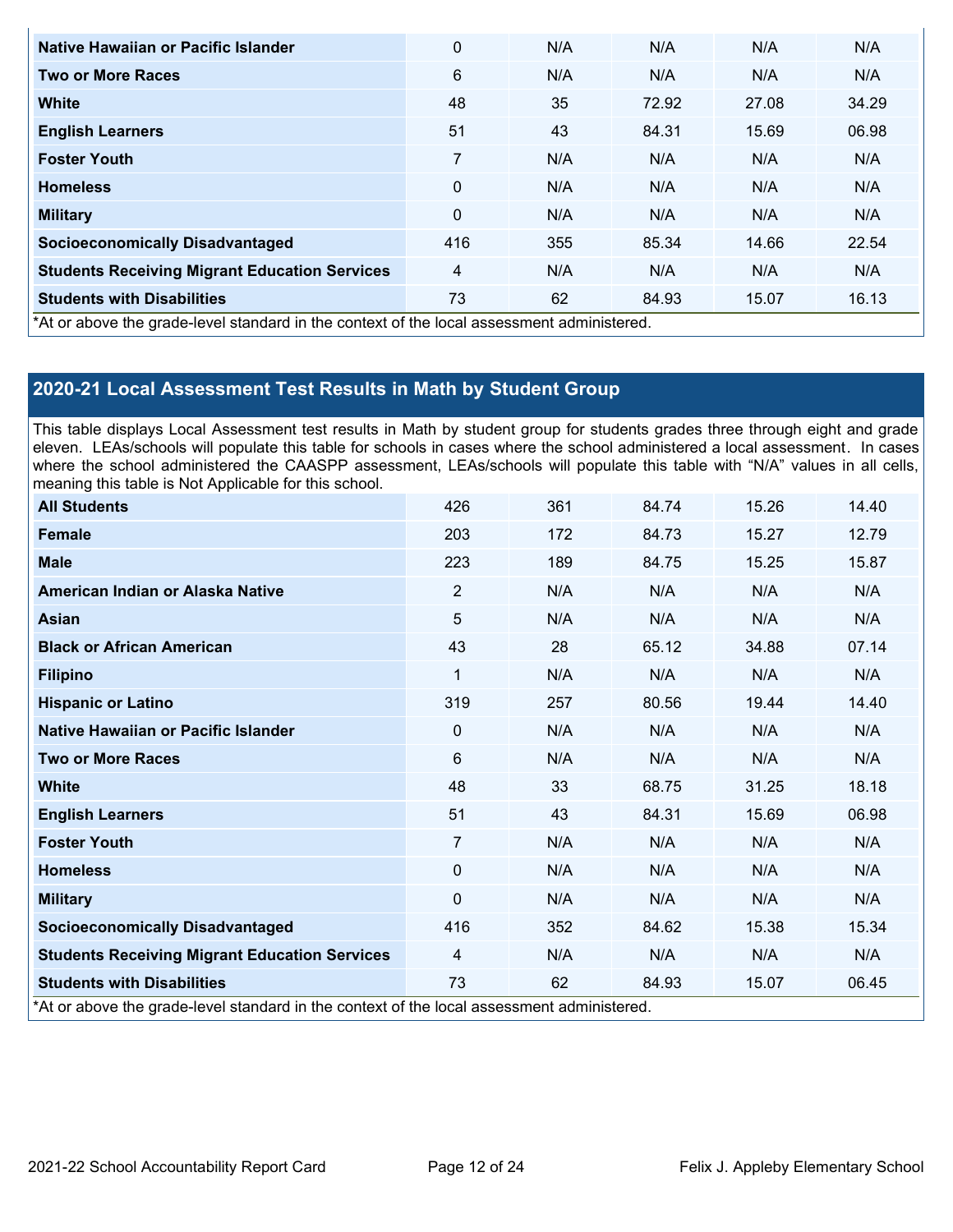## **CAASPP Test Results in Science for All Students**

This table displays the percentage of all students grades five, eight, and High School meeting or exceeding the State Standard.

The 2019-2020 data cells with N/A values indicate that the 2019-2020 data are not available due to the COVID-19 pandemic and resulting summative testing suspension. The Executive Order N-30-20 was issued which waived the assessment, accountability, and reporting requirements for the 2019-2020 school year.

For any 2020-2021 data cells with N/T values indicate that this school did not test students using the CAASPP Science.

| <b>Subject</b>                                  | <b>School</b> | <b>School</b> | <b>District</b> | District | <b>State</b> | <b>State</b> |
|-------------------------------------------------|---------------|---------------|-----------------|----------|--------------|--------------|
|                                                 | 2019-20       | 2020-21       | 2019-20         | 2020-21  | 2019-20      | 2020-21      |
| <b>Science</b><br>(grades 5, 8 and high school) | N/A           | ΝT            | N/A             | NT       | N/A          | 28.72        |

## **2020-21 CAASPP Test Results in Science by Student Group**

This table displays CAASPP test results in Science by student group for students grades five, eight, and High School. For any data cells with N/T values indicate that this school did not test students using the CAASPP Science.

| <b>Student Group</b>                                 | <b>Total</b><br><b>Enrollment</b> | <b>Number</b><br><b>Tested</b> | <b>Percent</b><br><b>Tested</b> | <b>Percent</b><br><b>Not Tested</b> | <b>Percent</b><br><b>Met or</b><br><b>Exceeded</b> |
|------------------------------------------------------|-----------------------------------|--------------------------------|---------------------------------|-------------------------------------|----------------------------------------------------|
| <b>All Students</b>                                  | 156                               | <b>NT</b>                      | <b>NT</b>                       | <b>NT</b>                           | <b>NT</b>                                          |
| <b>Female</b>                                        | 74                                | <b>NT</b>                      | <b>NT</b>                       | <b>NT</b>                           | <b>NT</b>                                          |
| <b>Male</b>                                          | 82                                | <b>NT</b>                      | <b>NT</b>                       | <b>NT</b>                           | <b>NT</b>                                          |
| American Indian or Alaska Native                     | $\sim$                            | <b>NT</b>                      | <b>NT</b>                       | <b>NT</b>                           | <b>NT</b>                                          |
| <b>Asian</b>                                         | --                                | <b>NT</b>                      | <b>NT</b>                       | <b>NT</b>                           | <b>NT</b>                                          |
| <b>Black or African American</b>                     | 17                                | <b>NT</b>                      | <b>NT</b>                       | <b>NT</b>                           | <b>NT</b>                                          |
| <b>Filipino</b>                                      | --                                | <b>NT</b>                      | <b>NT</b>                       | <b>NT</b>                           | <b>NT</b>                                          |
| <b>Hispanic or Latino</b>                            | 116                               | <b>NT</b>                      | <b>NT</b>                       | <b>NT</b>                           | <b>NT</b>                                          |
| Native Hawaiian or Pacific Islander                  | $\overline{0}$                    | $\mathbf 0$                    | $\mathbf 0$                     | $\overline{0}$                      | $\mathbf{0}$                                       |
| <b>Two or More Races</b>                             | --                                | <b>NT</b>                      | <b>NT</b>                       | <b>NT</b>                           | <b>NT</b>                                          |
| <b>White</b>                                         | 15                                | <b>NT</b>                      | <b>NT</b>                       | <b>NT</b>                           | <b>NT</b>                                          |
| <b>English Learners</b>                              | 16                                | <b>NT</b>                      | <b>NT</b>                       | <b>NT</b>                           | <b>NT</b>                                          |
| <b>Foster Youth</b>                                  | --                                | <b>NT</b>                      | <b>NT</b>                       | <b>NT</b>                           | <b>NT</b>                                          |
| <b>Homeless</b>                                      | 0                                 | $\mathbf 0$                    | $\mathbf 0$                     | 0                                   | $\mathbf 0$                                        |
| <b>Military</b>                                      | $\Omega$                          | 0                              | $\mathbf{0}$                    | $\Omega$                            | $\mathbf{0}$                                       |
| <b>Socioeconomically Disadvantaged</b>               | 127                               | <b>NT</b>                      | <b>NT</b>                       | <b>NT</b>                           | <b>NT</b>                                          |
| <b>Students Receiving Migrant Education Services</b> |                                   | <b>NT</b>                      | <b>NT</b>                       | <b>NT</b>                           | <b>NT</b>                                          |
| <b>Students with Disabilities</b>                    | 18                                | <b>NT</b>                      | <b>NT</b>                       | <b>NT</b>                           | <b>NT</b>                                          |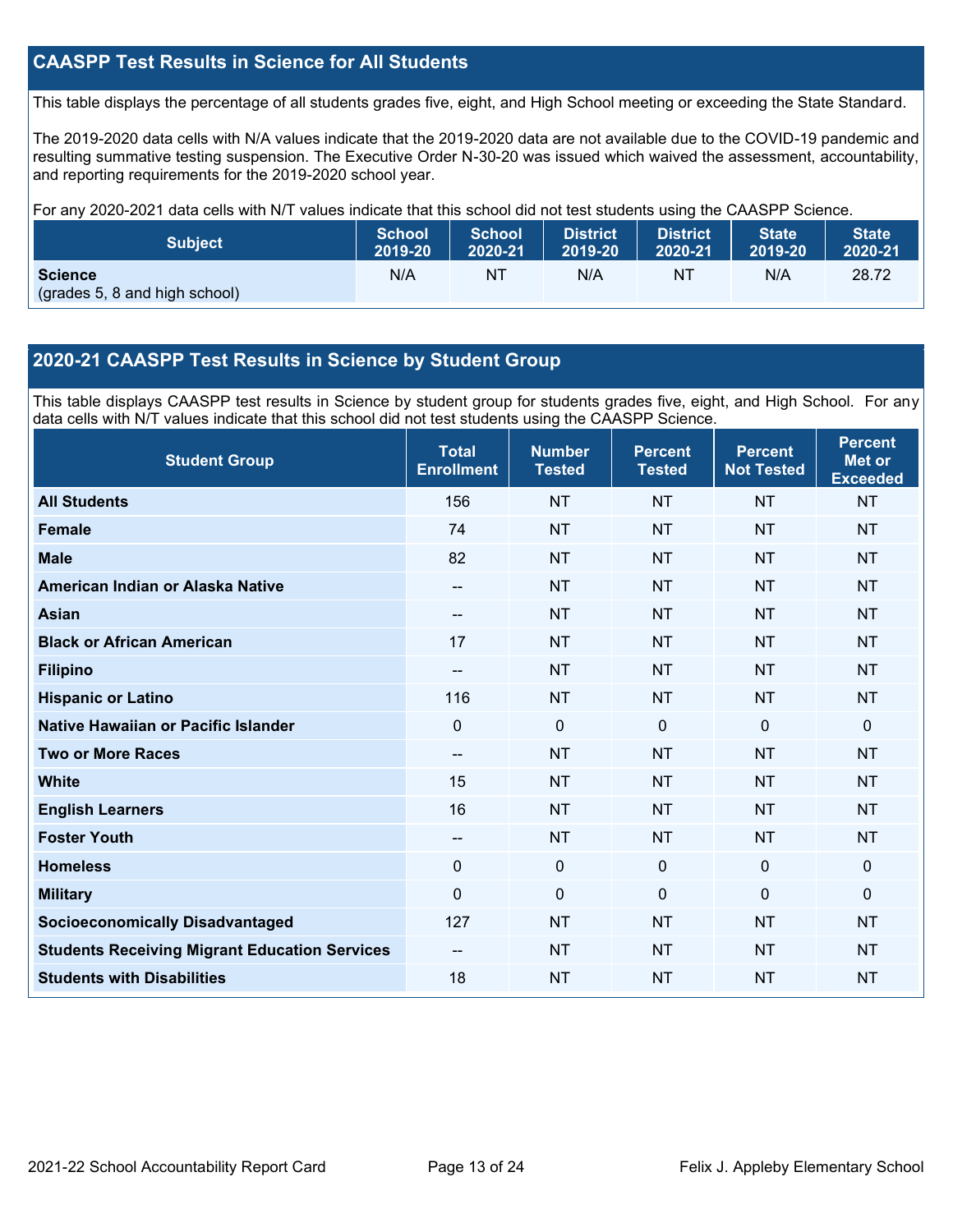## **B. Pupil Outcomes State Priority: Other Pupil Outcomes**

The SARC provides the following information relevant to the State priority: Other Pupil Outcomes (Priority 8): Pupil outcomes in the subject area of physical education.

## **2020-21 California Physical Fitness Test Results**

Due to the COVID-19 crisis, the Physical Fitness Test was suspended during the 2020-2021 school year and therefore no data are reported and each cell in this table is populated with "N/A."

| <b>Grade Level</b> | <b>Four of Six Fitness Standards</b> | <b>Five of Six Fitness Standards</b> | Percentage of Students Meeting   Percentage of Students Meeting   Percentage of Students Meeting<br><b>Six of Six Fitness Standards</b> |
|--------------------|--------------------------------------|--------------------------------------|-----------------------------------------------------------------------------------------------------------------------------------------|
| Grade 5            | N/A                                  | N/A                                  | N/A                                                                                                                                     |
| Grade 7            | N/A                                  | N/A                                  | N/A                                                                                                                                     |
| Grade 9            | N/A                                  | N/A                                  | N/A                                                                                                                                     |

## **C. Engagement State Priority: Parental Involvement**

The SARC provides the following information relevant to the State priority: Parental Involvement (Priority 3): Efforts the school district makes to seek parent input in making decisions regarding the school district and at each school site.

## **2021-22 Opportunities for Parental Involvement**

By volunteering in the classroom, school office, cafeteria, and library; working in our garden; or helping students in different areas throughout the day, parents can become active members of Felix J. Appleby Elementary School's learning community, dedicated to developing independent lifelong learners. An open invitation is extended to parents to help with, participate in or simply attend school-sponsored programs.

Parents are encouraged to serve on one of the school's committees and actively participate in the growth and improvement process of their students and the school. The School Site Council (SSC), Parent Teacher Organization (PTO) and English Learner Advisory Committee (ELAC) help ensure school programs meet the needs of the students and are aligned to schoolwide goals. The SSC approves the school site plan and oversees the school budget. ELAC helps students learning English feel welcome at school. The PTO, a very strong and supportive group, oversees and raises funds for student activities.

Regular school-to-home communication, provided in both English and Spanish, keeps parents up-to-date on student progress and school issues. Our school issues notices at the beginning of the school year, before holiday vacations, and several times throughout the year in order to keep parents informed about school activities, tutoring, conferences, traffic, and safety issues. Teachers have developed their own systems of communication for sharing student progress with parents. Progress reports are issued every trimester to help parents maintain up-to-date status on their student's academic and behavioral performance. The PTO distributes flyers to announce special activities and opportunities to support fundraisers and school events. The school marquee displays important announcements, dates and reminders. The School Messenger automated communication system is used by both administration and teachers for student and school updates and information. Parents have access to teachers' email addresses for more direct communication.

Felix J. Appleby Elementary invites parents to get involved in their child's educational experience. For more information on how to become involved, please contact PTO President Melissa Peterson at (760) 922-7174.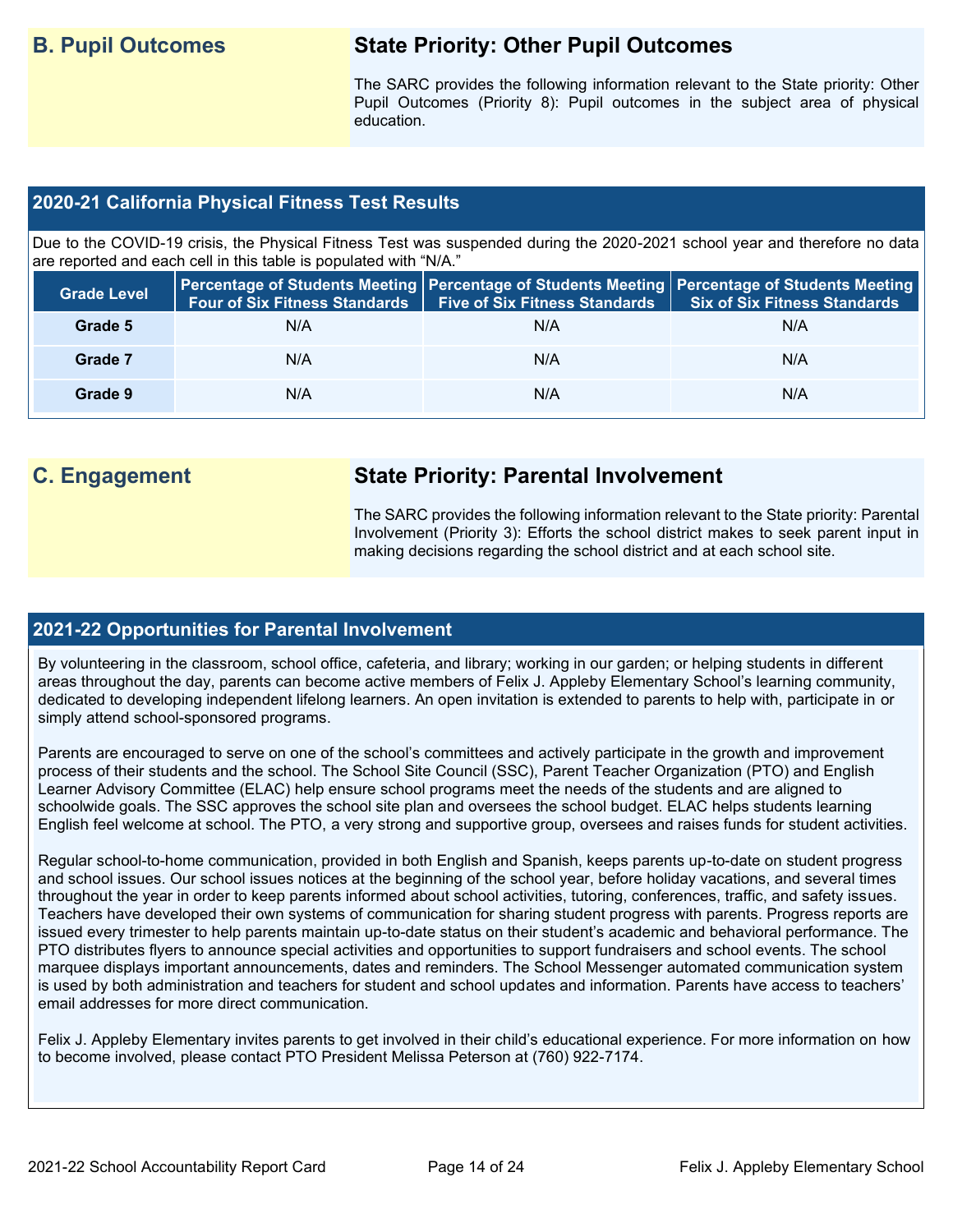## **2020-21 Chronic Absenteeism by Student Group**

| <b>Student Group</b>                                 | <b>Cumulative</b><br><b>Enrollment</b> | <b>Chronic</b><br><b>Absenteeism</b><br><b>Eligible Enrollment</b> | <b>Chronic</b><br><b>Absenteeism</b><br><b>Count</b> | <b>Chronic</b><br><b>Absenteeism</b><br><b>Rate</b> |
|------------------------------------------------------|----------------------------------------|--------------------------------------------------------------------|------------------------------------------------------|-----------------------------------------------------|
| <b>All Students</b>                                  | 693                                    | 681                                                                | 350                                                  | 51.4                                                |
| <b>Female</b>                                        | 343                                    | 336                                                                | 172                                                  | 51.2                                                |
| <b>Male</b>                                          | 350                                    | 345                                                                | 178                                                  | 51.6                                                |
| American Indian or Alaska Native                     | $\overline{4}$                         | $\overline{4}$                                                     | 3                                                    | 75.0                                                |
| <b>Asian</b>                                         | 6                                      | 6                                                                  | 2                                                    | 33.3                                                |
| <b>Black or African American</b>                     | 62                                     | 60                                                                 | 38                                                   | 63.3                                                |
| <b>Filipino</b>                                      | 4                                      | $\overline{4}$                                                     | $\mathbf{0}$                                         | 0.0                                                 |
| <b>Hispanic or Latino</b>                            | 509                                    | 502                                                                | 257                                                  | 51.2                                                |
| Native Hawaiian or Pacific Islander                  | 0                                      | $\mathbf 0$                                                        | $\mathbf 0$                                          | 0.0                                                 |
| <b>Two or More Races</b>                             | $\overline{7}$                         | $\overline{7}$                                                     | $\overline{2}$                                       | 28.6                                                |
| <b>White</b>                                         | 95                                     | 92                                                                 | 44                                                   | 47.8                                                |
| <b>English Learners</b>                              | 83                                     | 81                                                                 | 42                                                   | 51.9                                                |
| <b>Foster Youth</b>                                  | 17                                     | 14                                                                 | 10                                                   | 71.4                                                |
| <b>Homeless</b>                                      | $\Omega$                               | $\mathbf 0$                                                        | $\Omega$                                             | 0.0                                                 |
| <b>Socioeconomically Disadvantaged</b>               | 590                                    | 578                                                                | 325                                                  | 56.2                                                |
| <b>Students Receiving Migrant Education Services</b> | 9                                      | 9                                                                  | $\overline{4}$                                       | 44.4                                                |
| <b>Students with Disabilities</b>                    | 98                                     | 95                                                                 | 52                                                   | 54.7                                                |

## **C. Engagement State Priority: School Climate**

The SARC provides the following information relevant to the State priority: School Climate (Priority 6):

- Pupil suspension rates;
- Pupil expulsion rates; and
- Other local measures on the sense of safety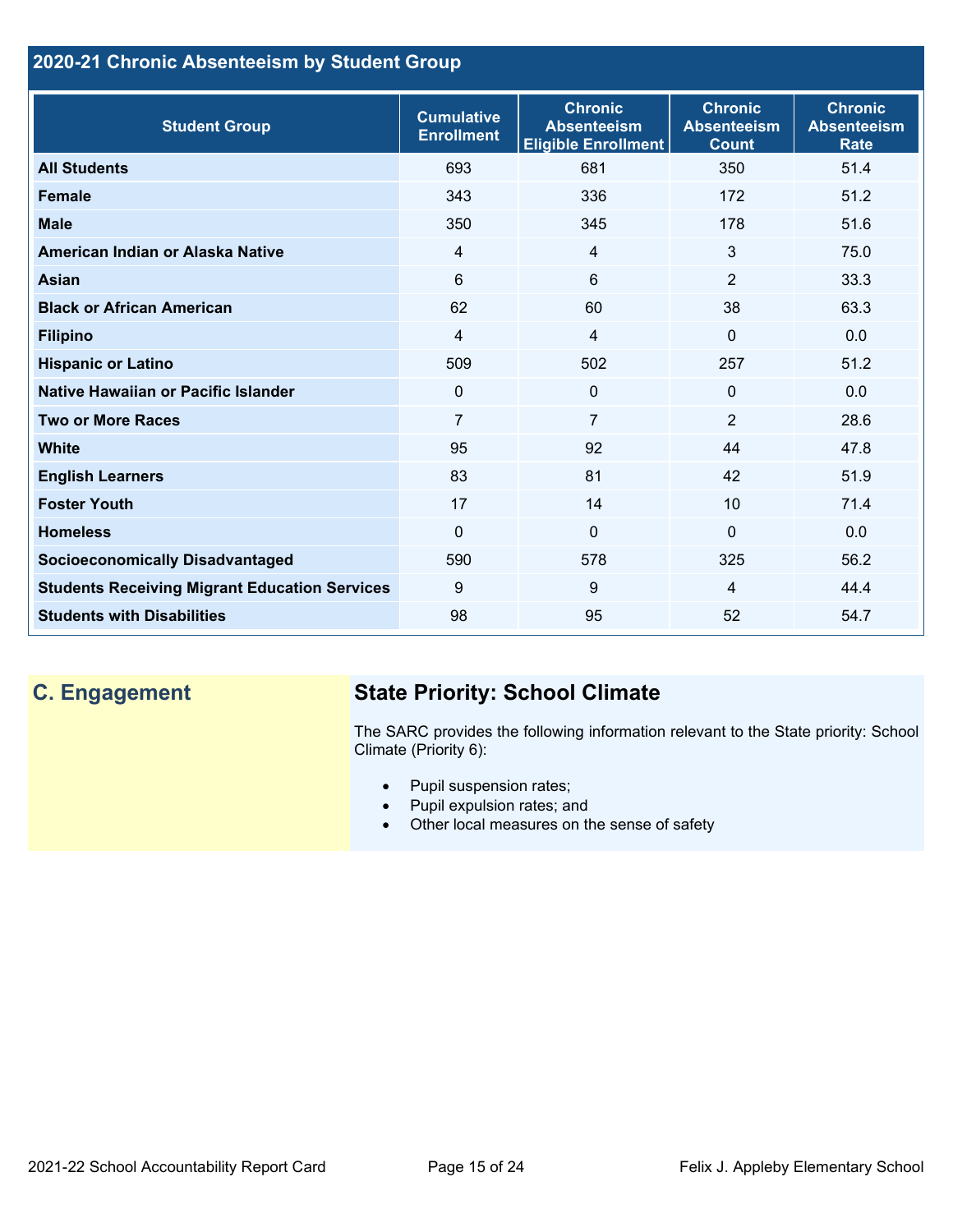## **Suspensions and Expulsions**

This table displays suspensions and expulsions data collected between July through June, each full school year respectively. Data collected during the 2020-21 school year may not be comparable to earlier years of this collection due to differences in learning mode instruction in response to the COVID-19 pandemic.

| <b>Subject</b>     | <b>School</b><br>2018-19 | <b>School</b><br>2020-21 | <b>District</b><br>2018-19 | <b>District</b><br>2020-21 | <b>State</b><br>2018-19 | <b>State</b><br>2020-21 |
|--------------------|--------------------------|--------------------------|----------------------------|----------------------------|-------------------------|-------------------------|
| <b>Suspensions</b> | 5.43                     | 0.00                     | 5.74                       | 0.11                       | 3.47                    | 0.20                    |
| <b>Expulsions</b>  | 0.13                     | 0.00                     | 0.37                       | 0.00                       | 0.08                    | 0.00                    |

This table displays suspensions and expulsions data collected between July through February, partial school year due to the COVID-19 pandemic. The 2019-2020 suspensions and expulsions rate data are not comparable to other year data because the 2019-2020 school year is a partial school year due to the COVID-19 crisis. As such, it would be inappropriate to make any comparisons in rates of suspensions and expulsions in the 2019-2020 school year compared to other school years.

| <b>Subject</b>     | <b>School</b><br>2019-20 | <b>District</b><br>2019-20 | <b>State</b><br>2019-20 |
|--------------------|--------------------------|----------------------------|-------------------------|
| <b>Suspensions</b> | 1.94                     | 3.07                       | 2.45                    |
| <b>Expulsions</b>  | 0.00                     | 0.08                       | 0.05                    |

## **2020-21 Suspensions and Expulsions by Student Group**

| <b>Student Group</b>                                 | <b>Suspensions Rate</b> | <b>Expulsions Rate</b> |
|------------------------------------------------------|-------------------------|------------------------|
| <b>All Students</b>                                  | 0.00                    | 0.00                   |
| <b>Female</b>                                        | 0.00                    | 0.00                   |
| <b>Male</b>                                          | 0.00                    | 0.00                   |
| American Indian or Alaska Native                     | 0.00                    | 0.00                   |
| <b>Asian</b>                                         | 0.00                    | 0.00                   |
| <b>Black or African American</b>                     | 0.00                    | 0.00                   |
| <b>Filipino</b>                                      | 0.00                    | 0.00                   |
| <b>Hispanic or Latino</b>                            | 0.00                    | 0.00                   |
| Native Hawaiian or Pacific Islander                  | 0.00                    | 0.00                   |
| <b>Two or More Races</b>                             | 0.00                    | 0.00                   |
| <b>White</b>                                         | 0.00                    | 0.00                   |
| <b>English Learners</b>                              | 0.00                    | 0.00                   |
| <b>Foster Youth</b>                                  | 0.00                    | 0.00                   |
| <b>Homeless</b>                                      | 0.00                    | 0.00                   |
| <b>Socioeconomically Disadvantaged</b>               | 0.00                    | 0.00                   |
| <b>Students Receiving Migrant Education Services</b> | 0.00                    | 0.00                   |
| <b>Students with Disabilities</b>                    | 0.00                    | 0.00                   |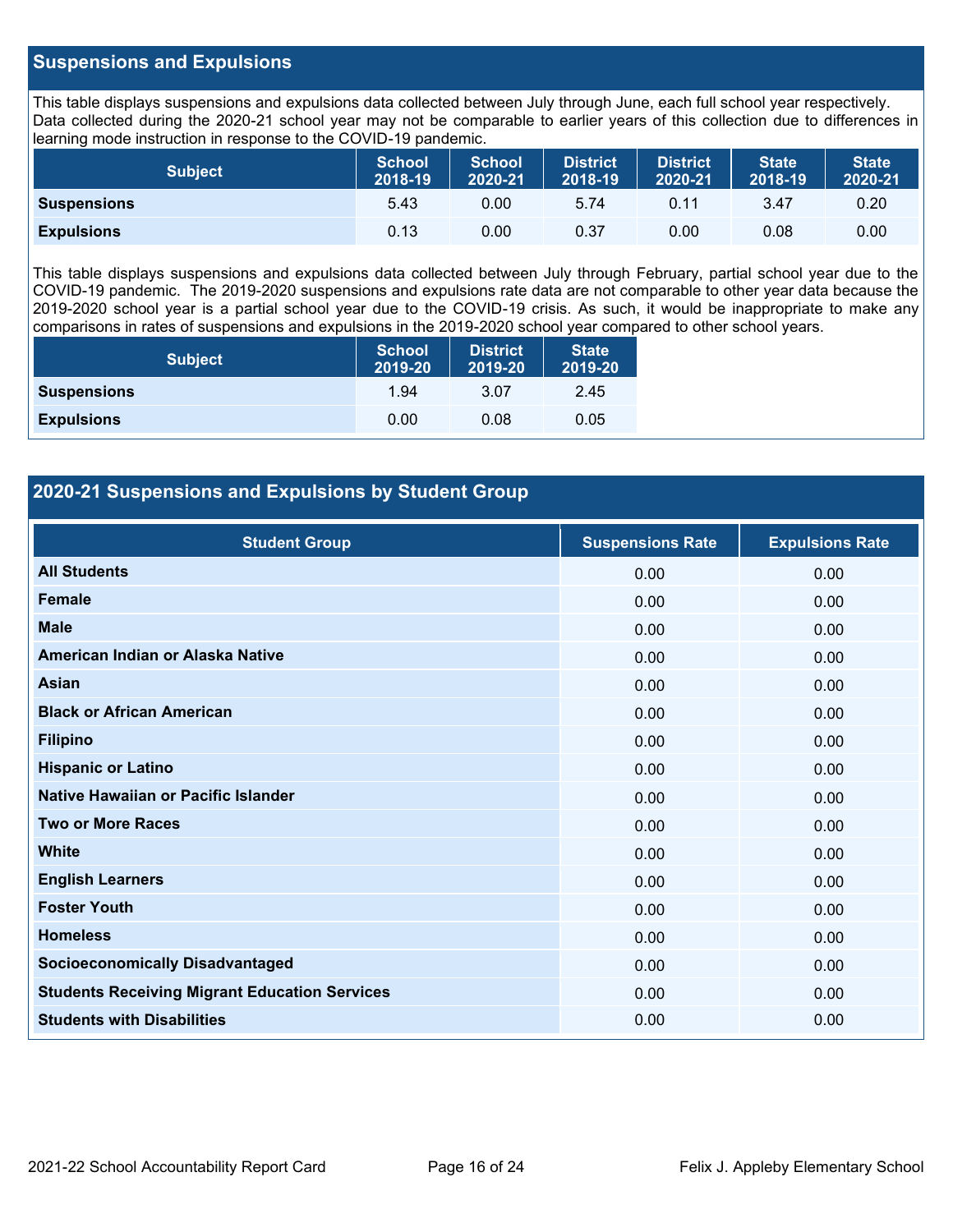## **2021-22 School Safety Plan**

A comprehensive school safety plan was initially developed for Felix J. Appleby Elementary in collaboration with local law enforcement and fire-protection agencies and district administration to fulfill Senate Bill 187 requirements. Components of this plan include child-abuse reporting procedures, teacher notification of dangerous-pupil procedures, disaster-response procedures, procedures for safe arrival and departure from school, sexual harassment policy, and dress code policy. The plan was last reviewed, updated and discussed with school faculty in January 2022. An updated copy of the school safety plan is available to the public at the Palo Verde Unified School District office and the school office.

## **D. Other SARC Information Information Required in the SARC**

The information in this section is required to be in the SARC but is not included in the state priorities for LCFF.

## **2018-19 Elementary Average Class Size and Class Size Distribution**

This table displays the 2018-19 average class size and class size distribution. The columns titled "Number of Classes" indicates how many classes fall into each size category (a range of total students per class). The "Other" category is for multigrade level classes.

| <b>Grade Level</b> | <b>Average</b><br><b>Class Size</b> | 1-20 Students | Number of Classes with   Number of Classes with   Number of Classes with<br>21-32 Students | 33+ Students |
|--------------------|-------------------------------------|---------------|--------------------------------------------------------------------------------------------|--------------|
| Κ                  | 21                                  |               |                                                                                            |              |
|                    | 24                                  |               |                                                                                            |              |
|                    | 24                                  |               | 3                                                                                          |              |
|                    | 27                                  |               | 3                                                                                          |              |
|                    | 23                                  |               |                                                                                            |              |
|                    | 24                                  |               | 3                                                                                          |              |
|                    | 22                                  |               |                                                                                            |              |

## **2019-20 Elementary Average Class Size and Class Size Distribution**

This table displays the 2019-20 average class size and class size distribution. The columns titled "Number of Classes" indicates how many classes fall into each size category (a range of total students per class). The "Other" category is for multi-grade level classes.

| <b>Grade Level</b> | <b>Average</b><br><b>Class Size</b> | 1-20 Students | Number of Classes with   Number of Classes with  <br>21-32 Students | Number of Classes with<br>33+ Students |
|--------------------|-------------------------------------|---------------|---------------------------------------------------------------------|----------------------------------------|
| K                  | 20                                  | 3             |                                                                     |                                        |
|                    | 22                                  |               | っ                                                                   |                                        |
|                    | 23                                  |               | 3                                                                   |                                        |
|                    | 23                                  |               | 3                                                                   |                                        |
| 4                  | 25                                  |               | 3                                                                   |                                        |
| 5                  | 31                                  |               | $\overline{2}$                                                      |                                        |
| 6                  | 32                                  |               | 2                                                                   |                                        |
| <b>Other</b>       |                                     | 2             |                                                                     |                                        |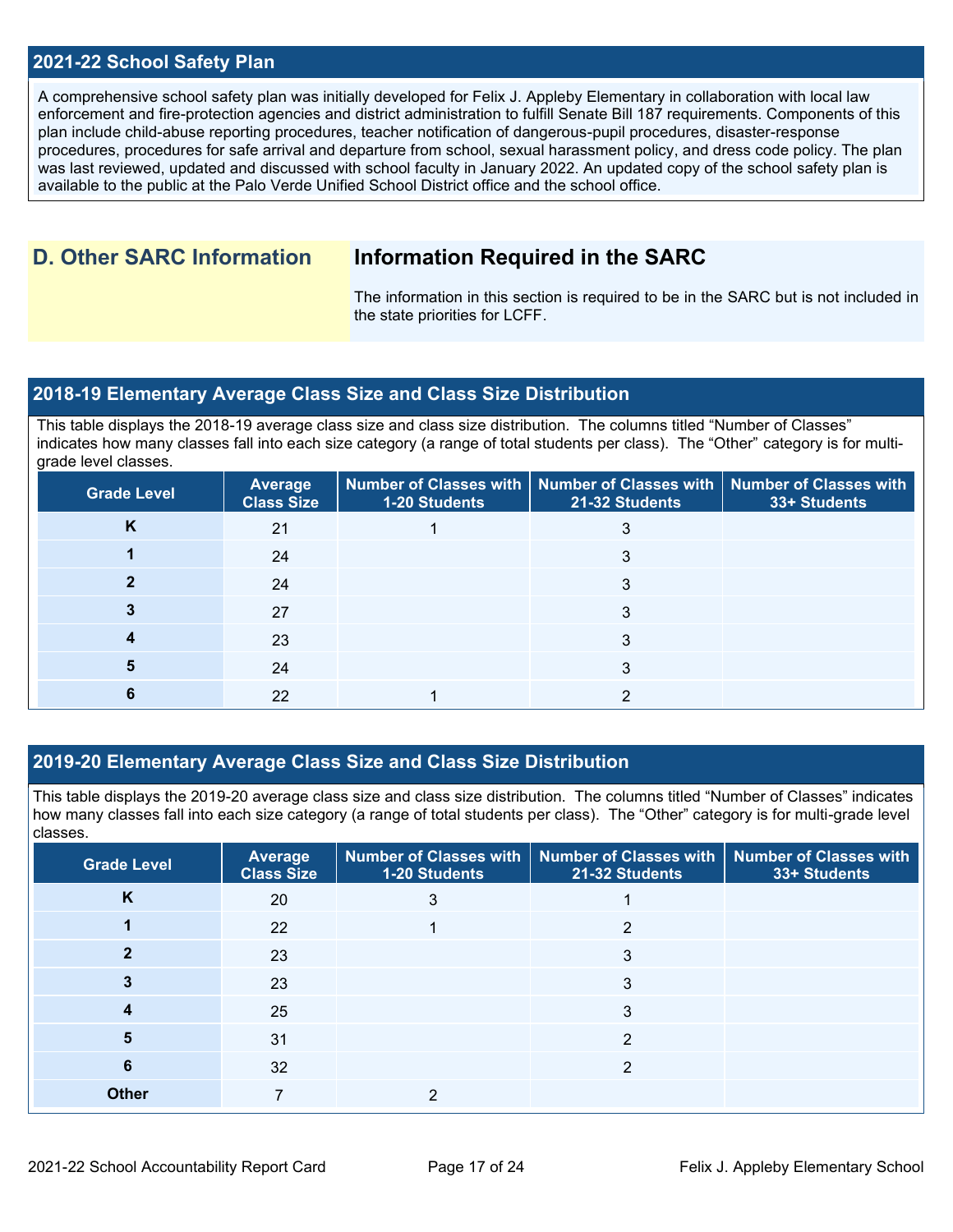## **2020-21 Elementary Average Class Size and Class Size Distribution**

This table displays the 2020-21 average class size and class size distribution. The columns titled "Number of Classes" indicates how many classes fall into each size category (a range of total students per class). The "Other" category is for multi-grade level classes.

| <b>Grade Level</b> | Average<br><b>Class Size</b> | 1-20 Students | Number of Classes with   Number of Classes with<br>21-32 Students | <b>Number of Classes with</b><br>33+ Students |
|--------------------|------------------------------|---------------|-------------------------------------------------------------------|-----------------------------------------------|
| K                  | 19                           |               |                                                                   |                                               |
|                    | 23                           |               | 3                                                                 |                                               |
|                    | 23                           |               | 3                                                                 |                                               |
|                    | 24                           |               | 3                                                                 |                                               |
| 4                  | 22                           |               |                                                                   |                                               |
| 5                  | 24                           |               | 3                                                                 |                                               |
| 6                  | 29                           |               | 2                                                                 |                                               |
| <b>Other</b>       | 15                           |               |                                                                   |                                               |

## **2020-21 Ratio of Pupils to Academic Counselor**

This table displays the ratio of pupils to Academic Counselor. One full time equivalent (FTE) equals one staff member working full time; one FTE could also represent two staff members who each work 50 percent of full time.

| <b>Title</b>                        | <b>Ratio</b> |
|-------------------------------------|--------------|
| <b>Pupils to Academic Counselor</b> |              |

## **2020-21 Student Support Services Staff**

This table displays the number of FTE support staff assigned to this school. One full time equivalent (FTE) equals one staff member working full time; one FTE could also represent two staff members who each work 50 percent of full time.

| <b>Title</b>                                                         | <b>Number of FTE Assigned to School</b> |
|----------------------------------------------------------------------|-----------------------------------------|
| <b>Counselor (Academic, Social/Behavioral or Career Development)</b> | 0                                       |
| Library Media Teacher (Librarian)                                    | 0                                       |
| Library Media Services Staff (Paraprofessional)                      | 0                                       |
| <b>Psychologist</b>                                                  | 0                                       |
| <b>Social Worker</b>                                                 | 0                                       |
| <b>Speech/Language/Hearing Specialist</b>                            | 0                                       |
| <b>Resource Specialist (non-teaching)</b>                            | 0                                       |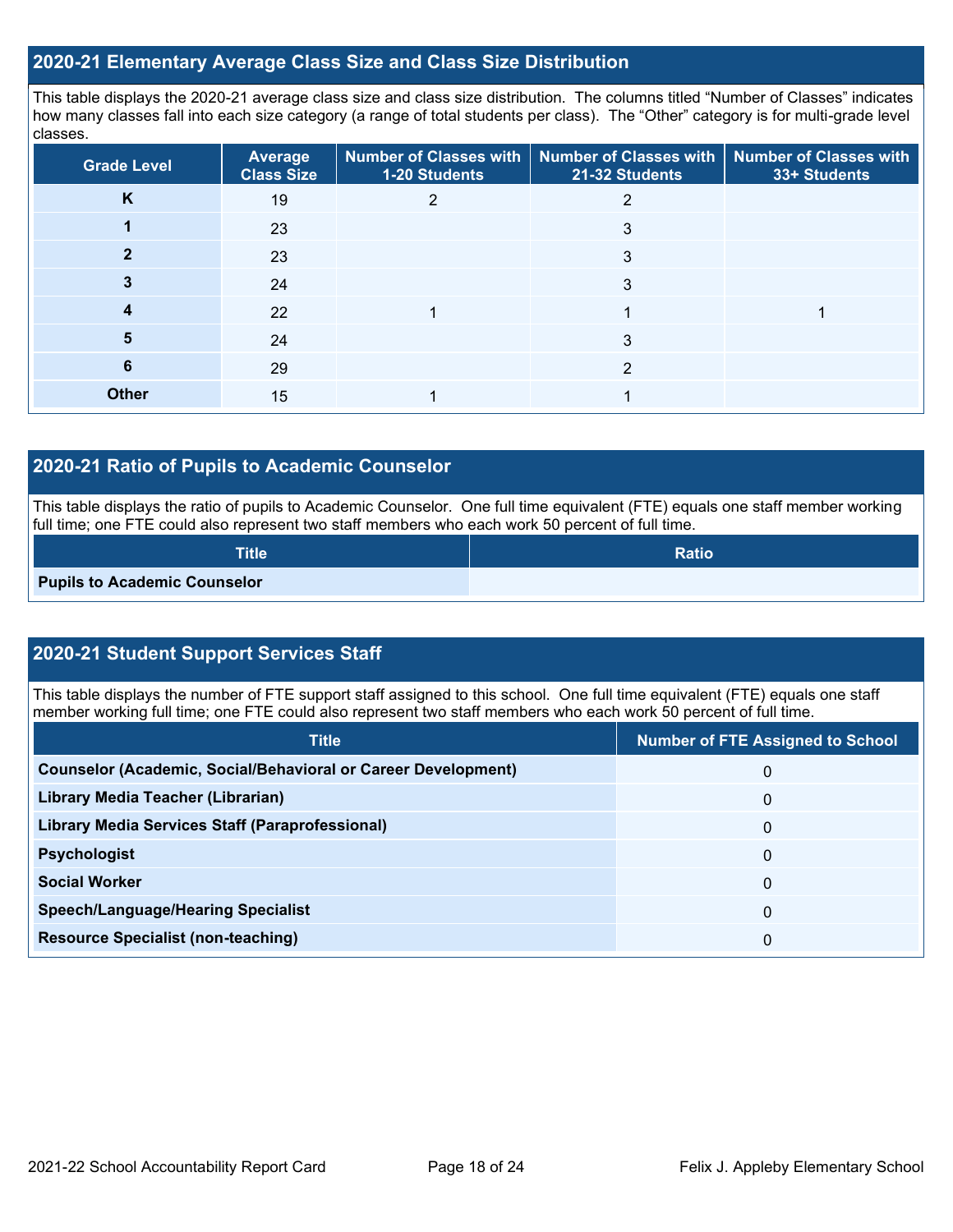## **2019-20 Expenditures Per Pupil and School Site Teacher Salaries**

This table displays the 2019-20 expenditures per pupil and average teach salary for this school. Cells with N/A values do not require data.

| <b>Level</b>                                         | <b>Total</b><br><b>Expenditures</b><br><b>Per Pupil</b> | <b>Expenditures</b><br><b>Per Pupil</b><br>(Restricted) | <b>Expenditures</b><br><b>Per Pupil</b><br>(Unrestricted) | Average<br><b>Teacher</b><br><b>Salary</b> |
|------------------------------------------------------|---------------------------------------------------------|---------------------------------------------------------|-----------------------------------------------------------|--------------------------------------------|
| <b>School Site</b>                                   | \$5628                                                  | 163                                                     | 5465                                                      | \$72,407                                   |
| <b>District</b>                                      | N/A                                                     | N/A                                                     | \$9.402                                                   | \$78,902                                   |
| <b>Percent Difference - School Site and District</b> | N/A                                                     | N/A                                                     | $-53.0$                                                   | $-8.6$                                     |
| <b>State</b>                                         |                                                         |                                                         | \$8,444                                                   | \$77,042                                   |
| <b>Percent Difference - School Site and State</b>    | N/A                                                     | N/A                                                     | $-42.8$                                                   | $-6.2$                                     |

## **2020-21 Types of Services Funded**

Specialized instruction: Palo Verde Unified School District and Appleby Elementary believe in early identification and intervention of underperforming students prior to testing for learning disabilities to ensure every student receives the instruction and skills necessary to proficiently progress from one grade to the next. All students are mainstreamed in a general education classroom and receive instruction based on their learning level, Individual Education Plan (IEP), or Student Study Team guidelines. Instructional programs are aligned with state and district standards, and teachers use a variety of instructional techniques and supplemental instructional materials and programs to deliver classroom lessons.

Appleby Elementary School's special education program is staffed by one Special Day Class teacher and three special day class para-educators who provide full day instruction in a special day class. Two Resource Specialists and two resource paraeducators provide individualized and small group instruction in the general education classroom or the resource room. For students who are mainstreamed, special education staff works closely with classroom teachers to provide instruction either on regularly assigned classwork or focused instruction in designated areas. Individualized instruction for special education students is based on their IEP and provided in the least restrictive environment. The student's parents and school staff meet annually to evaluate student performance and adjust each child's IEP to meet the student's academic needs. We also have one Special Education teacher in the Bridges classroom supporting students who are emotionally disturbed. This classroom also has the support of one paraeducator. The students in this room have very high behavioral needs. The goal is to change the behavior through intensive interventions so that all students in the Bridges program can learn.

Palo Verde Unified School District is a member of the multi-district Riverside County Special Education Local Plan Area (SELPA), which collaborates with 21 school districts and other public and private agencies to provide a full complement of special education services for Felix J. Appleby Elementary School students. Through SELPA, students have access to an extensive pool of resources and expertise in the field of special education.

English learners (EL) are identified through the English Language Proficiency Assessments for California (ELPAC) and homelanguage survey. Students are placed in a classroom with a teacher who has been trained to teach second-language skills to elementary students. During language arts instruction, EL students are teamed up with qualified teachers and para-educators for English language development (ELD) instruction, which focuses on increasing vocabulary skills and language fluency.

Felix J. Appleby Elementary uses the Wonders Curriculum/ELD component and Wonders curriculum for ELD and reading intervention instruction. English learners are assessed twice annually to measure English language acquisition and adjust reading level and ELD needs accordingly.

Using various tools including state assessment results and Curriculum Assessments teachers and administrators can identify students who are struggling or at risk of falling behind. For those students who need extra help in any subject area, Student Study Teams pull together school and family resources to identify and develop strategies to help students improve both their academics and behavior performance. Intervention strategies during and beyond regular instruction include class and grade level intervention time.

Supplementary instructional materials are purchased as needed to support intervention programs. Classroom teachers monitor student performance on chapter and end-of-unit tests to determine progress toward achieving proficiency levels, ongoing progress and instructional needs.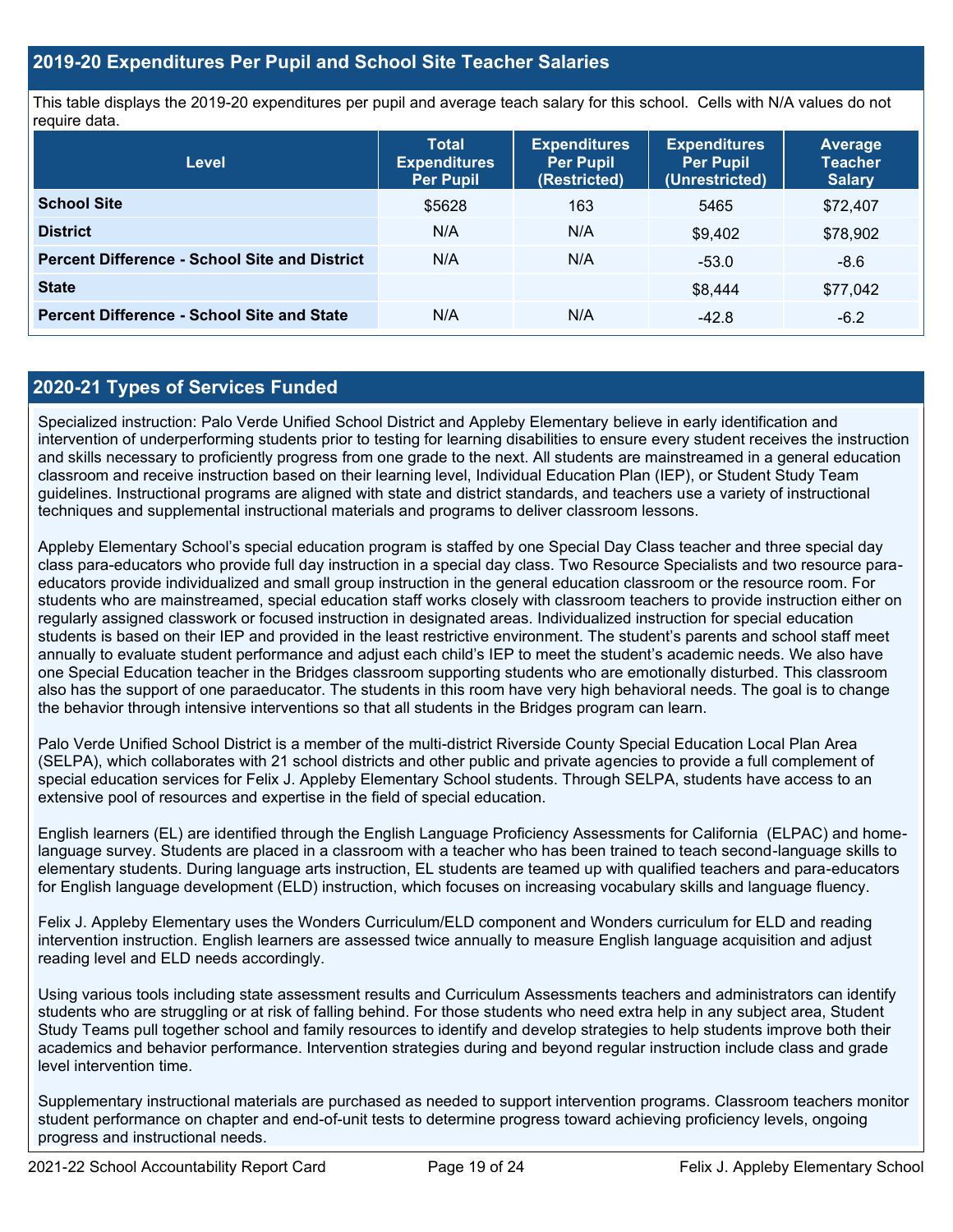## **2019-20 Teacher and Administrative Salaries**

This table displays the 2019-20 Teacher and Administrative salaries. For detailed information on salaries, see the CDE Certification Salaries & Benefits web page at [http://www.cde.ca.gov/ds/fd/cs/.](http://www.cde.ca.gov/ds/fd/cs/)

| <b>Category</b>                                      | <b>District</b><br><b>Amount</b> | <b>State Average</b><br>for Districts<br>in Same Category |
|------------------------------------------------------|----------------------------------|-----------------------------------------------------------|
| <b>Beginning Teacher Salary</b>                      | \$53,195                         | \$48,119                                                  |
| <b>Mid-Range Teacher Salary</b>                      | \$83,296                         | \$74,665                                                  |
| <b>Highest Teacher Salary</b>                        | \$107,430                        | \$98,160                                                  |
| <b>Average Principal Salary (Elementary)</b>         | \$114,716                        | \$118,542                                                 |
| <b>Average Principal Salary (Middle)</b>             | \$0                              | \$125,068                                                 |
| <b>Average Principal Salary (High)</b>               | \$138,930                        | \$133,516                                                 |
| <b>Superintendent Salary</b>                         | \$195,000                        | \$194,199                                                 |
| <b>Percent of Budget for Teacher Salaries</b>        | 30%                              | 31%                                                       |
| <b>Percent of Budget for Administrative Salaries</b> | 5%                               | 6%                                                        |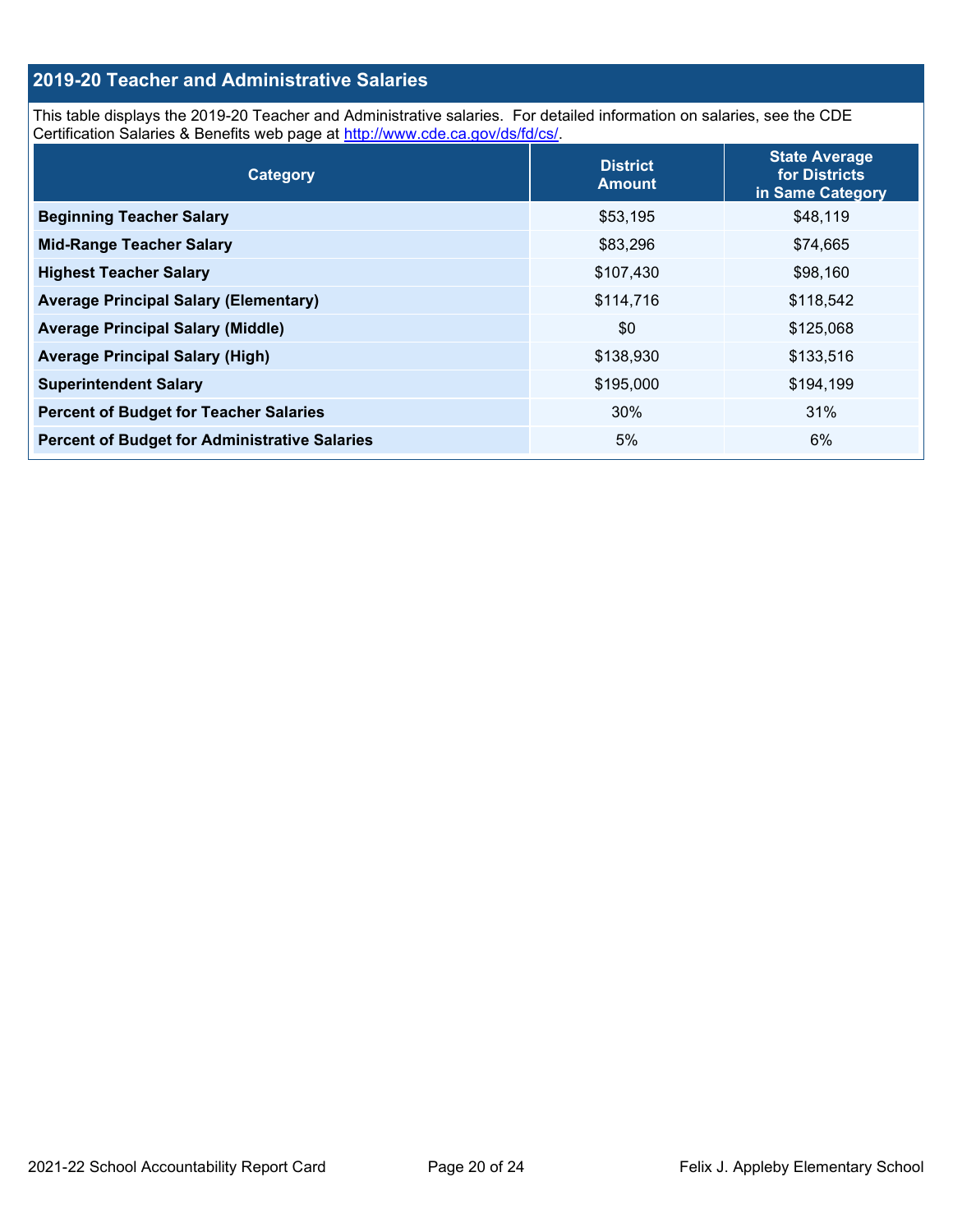### **Professional Development**

As part of the growth process, supplemental training and staff development activities are provided at Felix J. Appleby Elementary based on teacher input and needs. During the 2021-2022 school year the staff has been exposed to a number of professional developments that support their professional growth in their teaching craft. We continue to focus on the implementation of the Positive Behavior Interventions and Supports (PBIS) program, the Step Up to Writing (SUTW) program, Direct Instruction (DI); and intervention and enrichment curriculums that support student learning. Teachers have received professional development in Corrective Reading a program that targets deficient reading ability in students. Teachers have also participated in the Universal Design for Learning (UDL) webinar sessions. These focus on the idea of teaching taking all student's needs into account. Teachers in the lower grades have also been active participants in the early literacy training sessions with a reading coach. They have learned and gathered a number of instructional strategies that support students in the process of learning to read.

Appleby Elementary supports the training of its para-educators and non teaching staff. Para-educators are invited to participate in district staff development workshops, professional workshops, and Riverside County's paraprofessional training. Substitutes are invited to attend the district's back-to-school orientations. Non-teaching staff receives job-related training by vendors, professional consultants, or the Riverside County Office of Education.

New teachers receive intensive support and training through the district's New Teacher Induction Program (NTIP) (formerly known as Beginning Teacher Support and Assessment). For beginning teachers and new teachers recruited from out of state, NTIP provides support and skill-building assistance through formative assessment and individualized support. They also have access to a new teacher orientation in which they get familiarized with the expectations of our school district and our school.

Palo Verde Unified School District's Pre-intern and Intern Program provide support and assistance to aspiring teachers who seek classroom experience while completing their coursework. Pre-interns and interns must be concurrently enrolled in a district-approved college or university and working with a college-assigned mentor. Teachers who do not qualify for NTIP or the Intern Program may take advantage of the district's Buddy Program. Teachers must hold an emergency credential and are assigned to a veteran teacher who provides individualized mentoring and staff development.

Veteran teachers receive support and training through the district's Peer Assistance and Review program (PAR). The PAR program is easily defined as teachers helping teachers. Experienced and knowledgeable veteran teachers, referred to as consulting teachers, provide ongoing assistance to teachers who need to improve their instructional skills, classroom management strategies, subject knowledge, and/or related aspects of their teaching performance.

All teachers have weekly professional learning time collaborating on teaching and learning. Grade-level teams plan lessons together using this important time to support professional development integration across grade levels and into classrooms aligning common practices to benefit students.

Staff members continue to learn new teaching concepts and strategies by attending trade conferences, seminars, professional workshops, and district-sponsored training throughout the year on their own time.

The principal and office staff participate in a number of training sessions with a Sherman Garnett and Associates to learn about the different guidelines on Pupil Records and Discipline, Due Process, Suspensions, and Expulsions.

This table displays the number of school days dedicated to staff development and continuous improvement.

| <b>Subject</b>                                                                  |  | 2019-20   2020-21   2021-22 |
|---------------------------------------------------------------------------------|--|-----------------------------|
| Number of school days dedicated to Staff Development and Continuous Improvement |  | 15                          |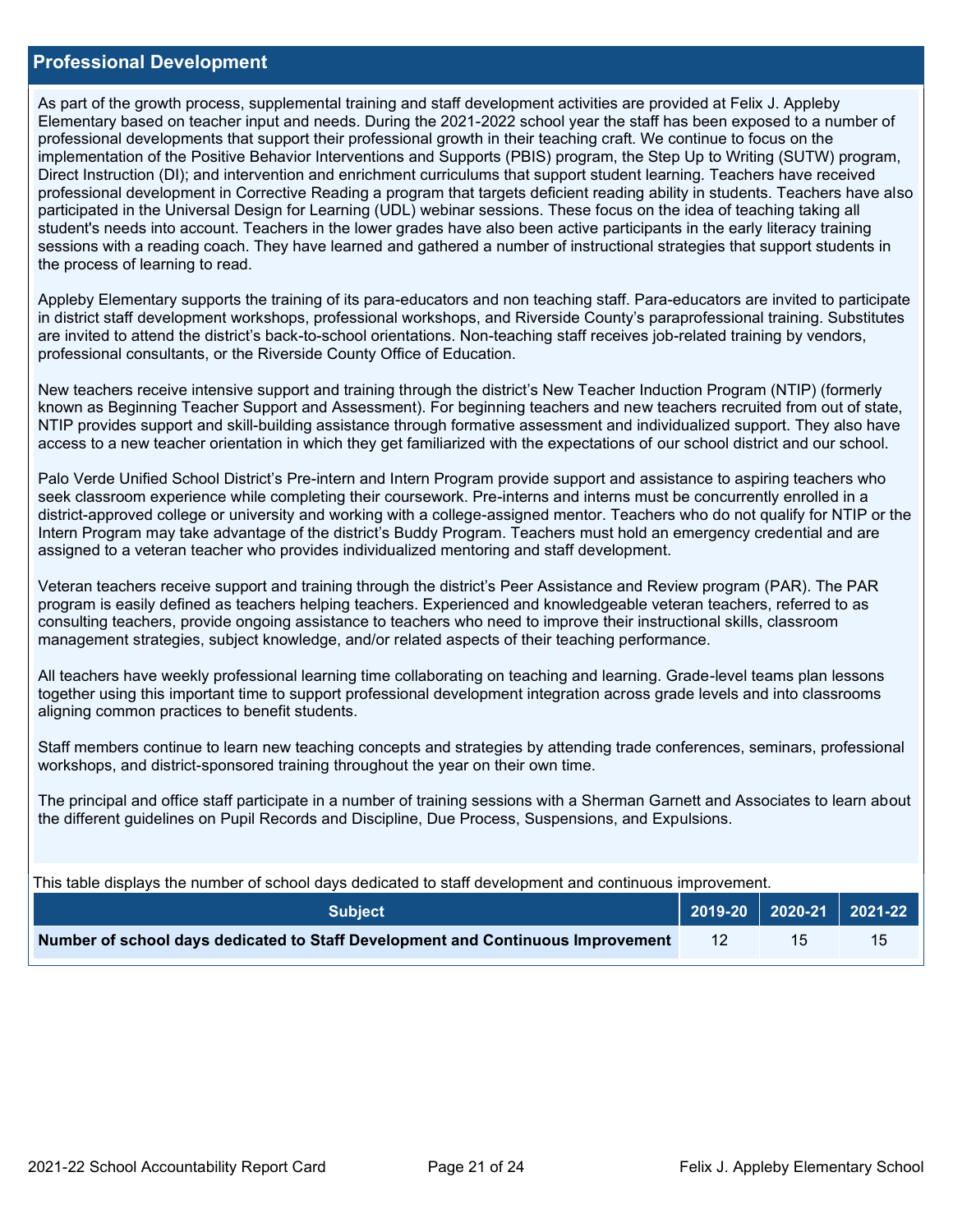# **Palo Verde Unified School District 2020-21 Local Accountability Report Card (LARC) Addendum**

## **Local Accountability Report Card (LARC) Addendum**

**2020-21 Local Accountability Report Card (LARC) Addendum Overview**



On July 14, 2021, the California State Board of Education (SBE) determined that the California Department of Education (CDE) will use the SARC as the mechanism to conduct a one-time data collection of the LEA-level aggregate test results of all school's local assessments administered during the 2020–2021 school year in order to meet the federal Every Students Succeeds Act (ESSA) reporting requirement for the Local Educational Agency Accountability Report Cards (LARCs).

Each local educational agency (LEA) is responsible for preparing and posting their annual LARC in accordance with the federal ESSA. As a courtesy, the CDE prepares and posts the LARCs on behalf of all LEAs.

Only for the 2020–2021 school year and the 2020–2021 LARCs, LEAs are required to report their aggregate local assessments test results at the LEA-level to the CDE by populating the tables below via the SARC. These data will be used to meet the LEAs' federal requirement for their LARCs. Note that it is the responsibility of the school and LEA to ensure that all student privacy and suppression rules are in place when reporting data in Tables 3 and 4 in the Addendum, as applicable.

The tables below are not part of the SBE approved 2020–2021 SARC template but rather are the mechanism by which these required data will be collected from LEAs.

For purposes of the LARC and the following tables, an LEA is defined as a school district, a county office of education, or a direct funded charter school.

| <b>2021-22 District Contact Information</b> |                                    |  |  |
|---------------------------------------------|------------------------------------|--|--|
| <b>District Name</b>                        | Palo Verde Unified School District |  |  |
| <b>Phone Number</b>                         | (760) 922-4164                     |  |  |
| Superintendent                              | Tracie Kern                        |  |  |
| <b>Email Address</b>                        | tracie.kern@pvusd.us               |  |  |
| <b>District Website Address</b>             | https://www.pvusd.us/              |  |  |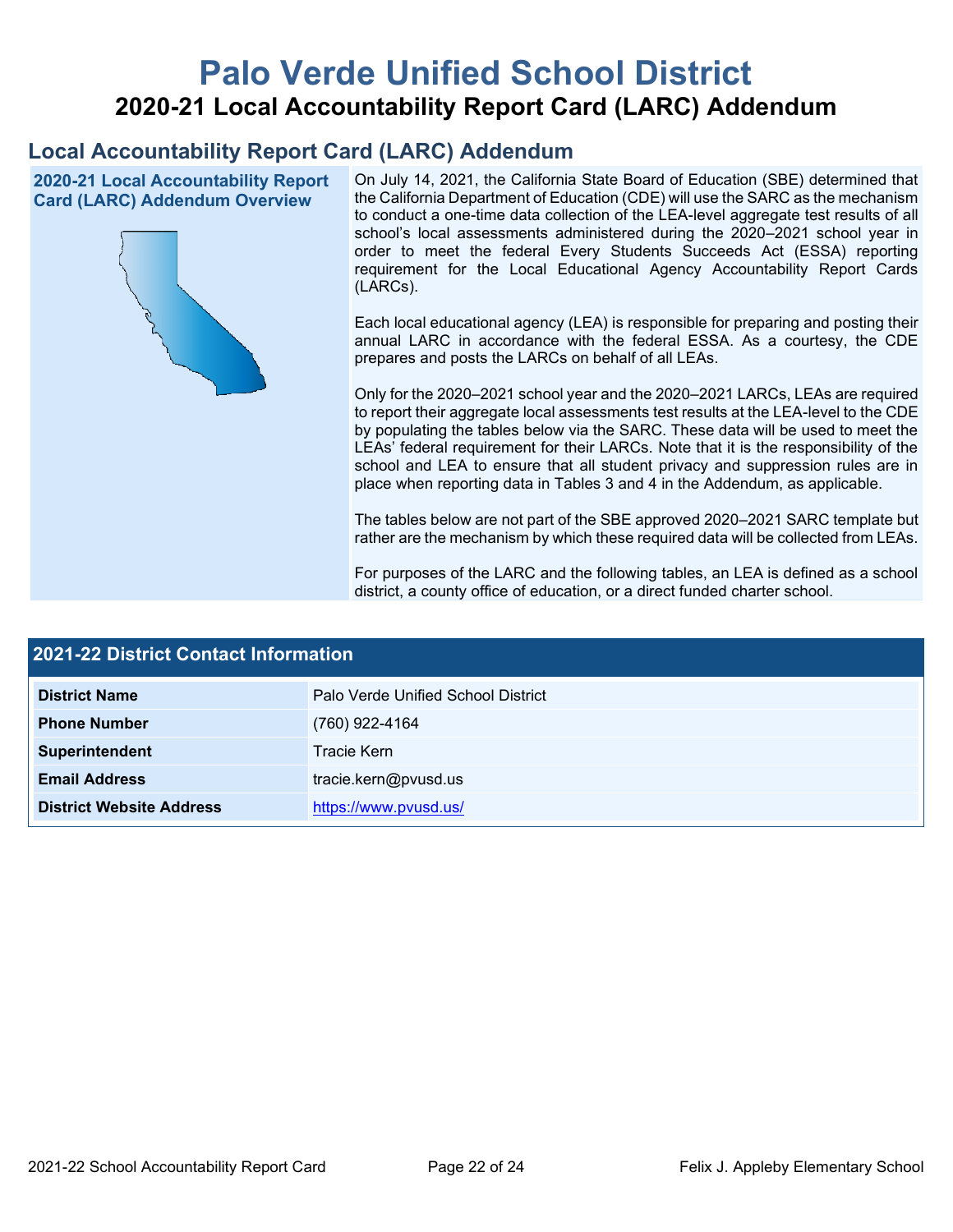## **2020-21 CAASPP Test Results in ELA by Student Group**

This table displays CAASPP test results in ELA by student group for students grades three through eight and grade eleven taking and completing a state-administered assessment. The CDE will populate this table for schools in cases where the school administered the CAASPP assessment. In cases where the school administered a local assessment instead of CAASPP, the CDE will populate this table with "NT" values, meaning this school did not test students using the CAASPP. See the local assessment(s) table for more information.

| <b>CAASPP</b><br><b>Student Groups</b>               | <b>CAASPP</b><br><b>Total</b><br><b>Enrollment</b> | <b>CAASPP</b><br><b>Number</b><br><b>Tested</b> | <b>CAASPP</b><br><b>Percent</b><br><b>Tested</b> | <b>CAASPP</b><br><b>Percent</b><br><b>Not Tested</b> | <b>CAASPP</b><br><b>Percent</b><br><b>Met or</b><br><b>Exceeded</b> |
|------------------------------------------------------|----------------------------------------------------|-------------------------------------------------|--------------------------------------------------|------------------------------------------------------|---------------------------------------------------------------------|
| <b>All Students</b>                                  | 1527                                               | 5                                               | 0.33                                             | 99.67                                                | $\qquad \qquad -$                                                   |
| Female                                               | 733                                                | $\overline{2}$                                  | 0.27                                             | 99.73                                                |                                                                     |
| <b>Male</b>                                          | 794                                                | 3                                               | 0.38                                             | 99.62                                                | --                                                                  |
| American Indian or Alaska Native                     | $- -$                                              | $-$                                             | $\sim$                                           | --                                                   | --                                                                  |
| <b>Asian</b>                                         |                                                    | --                                              |                                                  |                                                      |                                                                     |
| <b>Black or African American</b>                     | 131                                                | $\Omega$                                        | 0.00                                             | 100.00                                               | --                                                                  |
| <b>Filipino</b>                                      |                                                    | --                                              | $-$                                              |                                                      |                                                                     |
| <b>Hispanic or Latino</b>                            | 1098                                               | 3                                               | 0.27                                             | 99.73                                                | --                                                                  |
| <b>Native Hawaiian or Pacific Islander</b>           | --                                                 | $\qquad \qquad -$                               | --                                               | --                                                   | --                                                                  |
| <b>Two or More Races</b>                             | 32                                                 | 0                                               | 0.00                                             | 100.00                                               |                                                                     |
| <b>White</b>                                         | 241                                                | $\overline{2}$                                  | 0.83                                             | 99.17                                                | --                                                                  |
| <b>English Learners</b>                              | 146                                                | $\mathbf{1}$                                    | 0.68                                             | 99.32                                                |                                                                     |
| <b>Foster Youth</b>                                  | 26                                                 | 0                                               | 0.00                                             | 100.00                                               | --                                                                  |
| <b>Homeless</b>                                      | --                                                 | --                                              | $\sim$                                           |                                                      | --                                                                  |
| <b>Military</b>                                      | $\Omega$                                           | 0                                               | 0                                                | 0                                                    | $\mathbf 0$                                                         |
| <b>Socioeconomically Disadvantaged</b>               | 1183                                               | 4                                               | 0.34                                             | 99.66                                                | --                                                                  |
| <b>Students Receiving Migrant Education Services</b> | 11                                                 | 0                                               | 0.00                                             | 100.00                                               |                                                                     |
| <b>Students with Disabilities</b>                    | 208                                                | 5                                               | 2.40                                             | 97.60                                                |                                                                     |